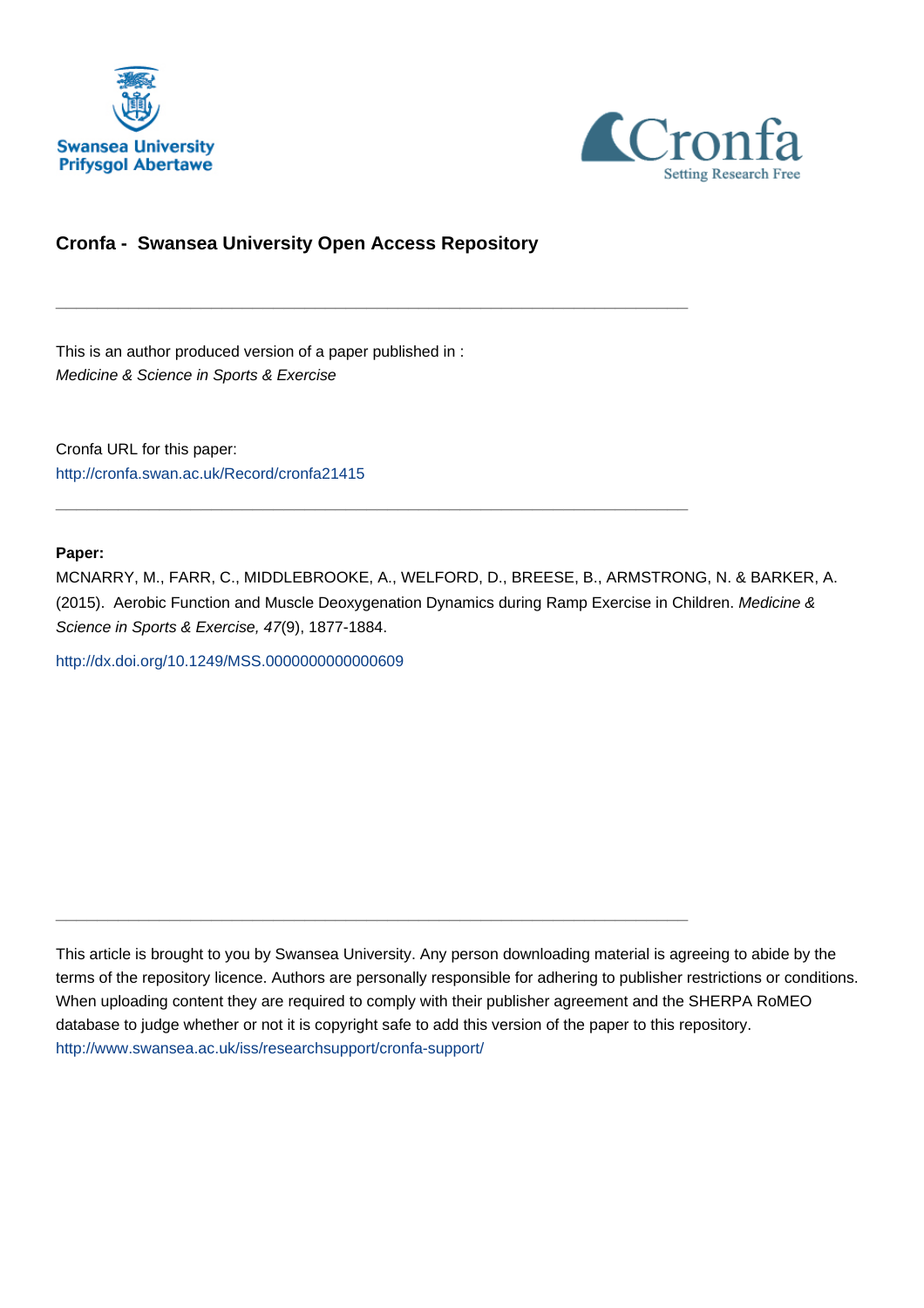## **AEROBIC FUNCTION AND MUSCLE DEOXYGENATION DYNAMICS DURING RAMP EXERCISE IN CHILDREN**

Melitta A. McNarry<sup>1</sup>, Colin Farr<sup>2</sup>, Andrew Middlebrooke<sup>3</sup>, Deborah Welford<sup>4</sup>, Brynmor Breese<sup>5</sup>, Neil Armstrong<sup>3</sup> and Alan R. Barker<sup>3</sup>

<sup>1</sup> A-STEM, College of Engineering, Swansea University, Swansea, UK

<sup>2</sup> Medical Research Council Epidemiology Unit, Princes of Wales Hospital, Ely, UK.

<sup>3</sup> Children's Health and Exercise Research Centre, Sport and Health Sciences, College of Life and Environmental Sciences, University of Exeter, Exeter, UK

<sup>4</sup> Bishop Burton College, Beverly, UK

<sup>5</sup> Centre for Research in Translational Biomedicine, School of Biomedical and Healthcare Sciences, Plymouth University, UK

Corresponding author:

Dr Alan R. Barker Children's Health and Exercise Research Centre Sport and Health Sciences College of Life and Environmental Sciences University of Exeter St Luke's Campus Exeter EX1 2LU Tel: 44 (0)1392 722766 Fax: 44 (0)1392 724726 Email: A.R.Barker@exeter.ac.uk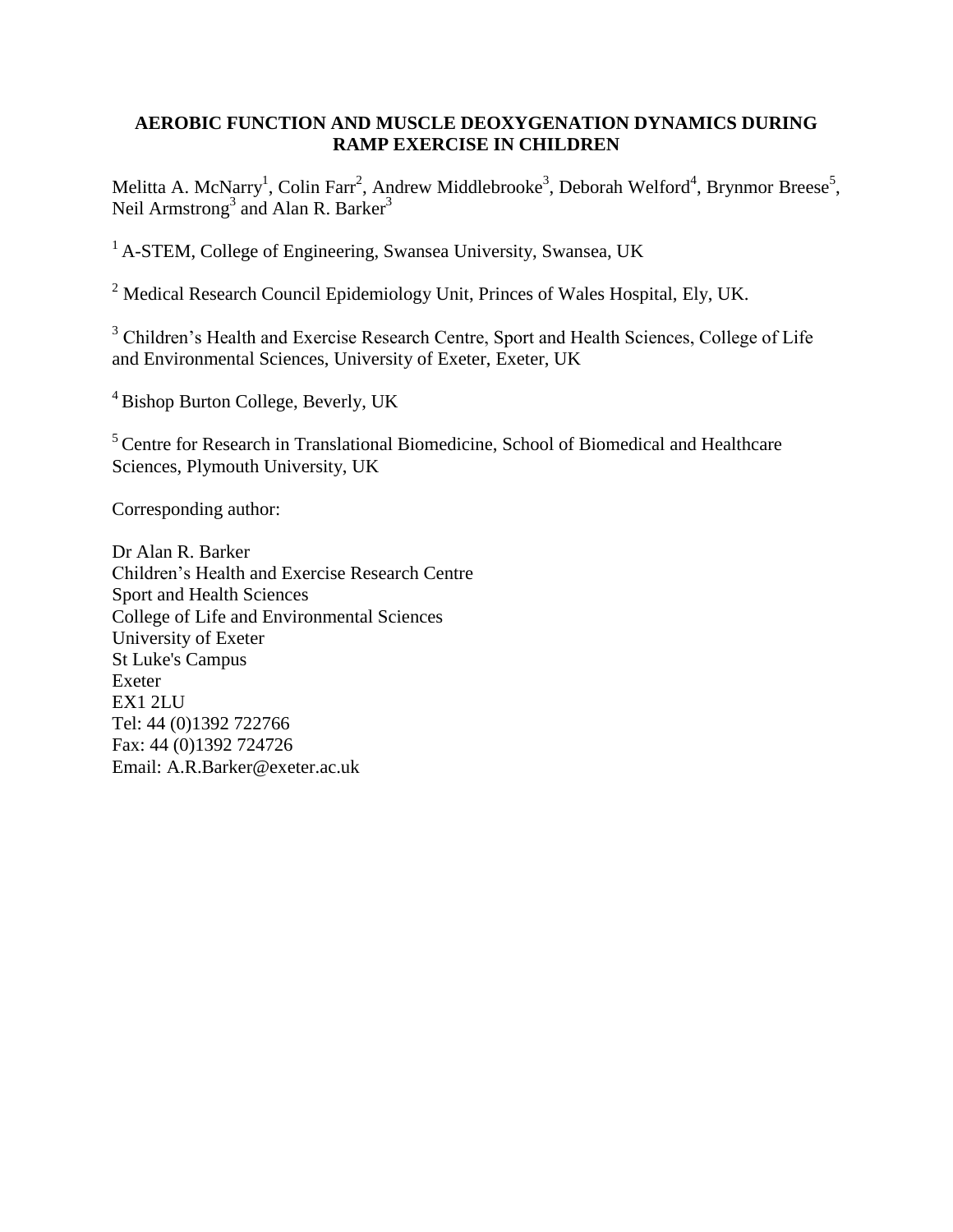#### **ABSTRACT**

**Purpose:** To characterise changes in deoxyhemoglobin ([HHb]) response dynamics in boys and girls during ramp incremental exercise to investigate whether the reduced peak oxygen uptake (peak  $\dot{V}$  O<sub>2</sub>) in girls is associated with a poorer matching of muscle O<sub>2</sub> delivery to muscle O<sub>2</sub> utilisation, as evidenced by a more rapid increase in [HHb].

**Methods:** 52 children (31 boys, 9.9 ± 0.6 years, 1.38 ± 0.07 m, 31.70 ± 5.78 kg) completed ramp incremental exercise on a cycle ergometer during which pulmonary gas exchange and muscle oxygenation parameters were measured.

**Results:** When muscle [HHb] was expressed against absolute work rate and  $\dot{V}O_2$ , girls had an earlier change in [HHb] as evidenced by the lower  $c/d$  parameter (Girls:  $54 \pm 20$  W vs Boys: 67 ± 19 W, *P=*0.023; Girls: 0.82 ± 0.28 L∙min-1 vs. Boys: 0.95 ± 0.19 L∙min-1 , *P=*0.055) and plateau (Girls: 85 ± 12 W vs. Boys: 99 ± 18 W,  $P=0.031$ ; Girls: 1.02 ± 0.25 L⋅min<sup>-1</sup> vs. Boys: 1.22 ± 0.28 L⋅min<sup>-1</sup>, P=0.014). However, when expressed against relative work-rate or  $\dot{V}O_2$ , there were no sex differences in [HHb] response dynamics (all *P>*0.20). Significant correlations were observed between absolute and fat-free mass normalised peak  $\dot{V}O_2$  and the HHb  $c/d$  and plateau parameters when expressed against absolute work-rate or  $\dot{V}O_2$ . Furthermore, when entered into a multiple regression model, the [HHb] plateau against absolute  $\dot{V}O_2$  contributed 12% of the variance in peak  $\dot{V}O_2$  after adjusting for fat-free mass, gas exchange threshold, and body fatness (model *R 2* =0.81, *P<*0.001).

**Conclusion:** The sex-difference in peak  $\dot{V}O_2$  in 9-10 year old children is, in part, related to sexspecific changes in muscle  $O_2$  extraction dynamics during incremental exercise.

**Keywords:** NIRS;  $O_2$  delivery;  $O_2$  utilization; peak  $\dot{V}O_2$ ; pre-pubertal; sex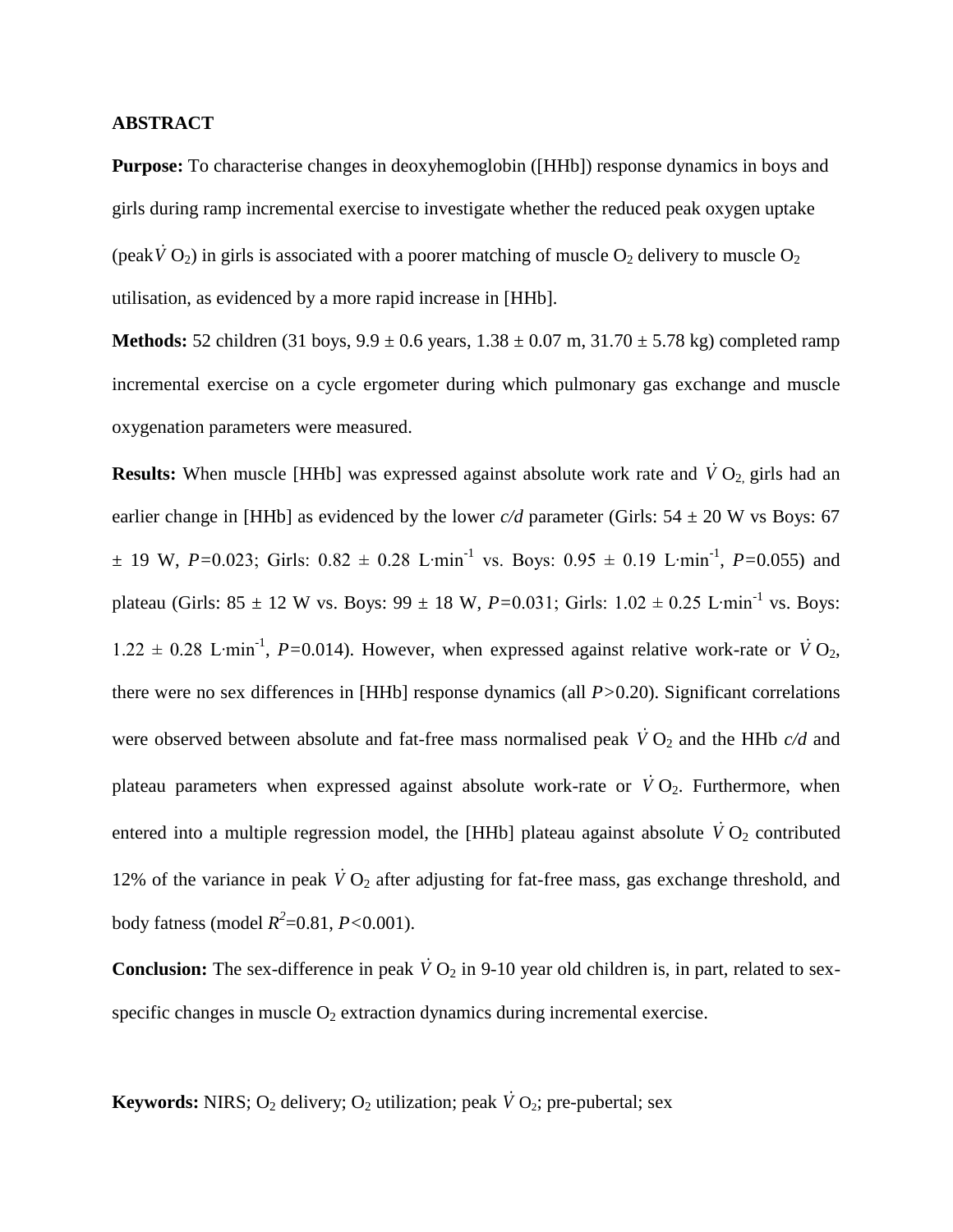## 1 **INTRODUCTION**

2 A perplexing question in paediatric exercise physiology is the sexual dimorphism in peak oxygen 3 uptake  $(\dot{V} O_2)$  in pre-pubertal and pubertal children. Specifically, when normalised for body 4 mass, boys display a 10-15% greater peak  $\dot{V}O_2$  compared to girls (3). This sex difference has 5 been attributed to changes in  $O_2$  delivery due to an elevated peak stroke volume in the presence 6 of a comparable peak heart rate resulting in a higher peak cardiac output in boys. However, when 7 stroke volume and cardiac output are normalised using fat free mass (FFM), the sex difference 8 for cardiac measures disappears (39). Consequently, scaling for FFM (39) or muscle volume (11, 9 40) reduces the sex difference in peak  $\dot{V}O_2$  to <5%. This has led to the notion that the higher 10 peak  $\dot{V} O_2$  in boys is predominantly related to their greater FFM.

11

12 This notion has recently been challenged, however, by Winsley et al. (43) who compared boys 13 and girls matched for FFM, and demonstrated a ~15% higher peak  $\dot{V}O_2$  in boys, which was not 14 explained by differences in cardiac output, stroke volume or haemoglobin concentration. Rather, 15 a wider arterial mixed venous  $O_2$  content difference, estimated by rearrangement of the Fick 16 equation, was found in the boys, suggesting peripheral factors relating to the ability to deliver 17 and utilise  $O_2$  at the contracting muscle were the cause of the boys' higher peak  $\dot{V}O_2$ . This 18 finding, however, contradicts studies showing no sex-differences in arterial mixed venous  $O_2$ 19 content difference at maximal exercise in children (29, 39) and warrants further investigation.

20

21 Knowledge of changes in muscle O<sub>2</sub> delivery and utilisation during incremental exercise in 22 children is largely limited to central measures of cardiac output, stroke volume and  $\dot{V}O_2$  which 23 may not faithfully reflect peripheral changes in the microcirculation (28). Microcirculatory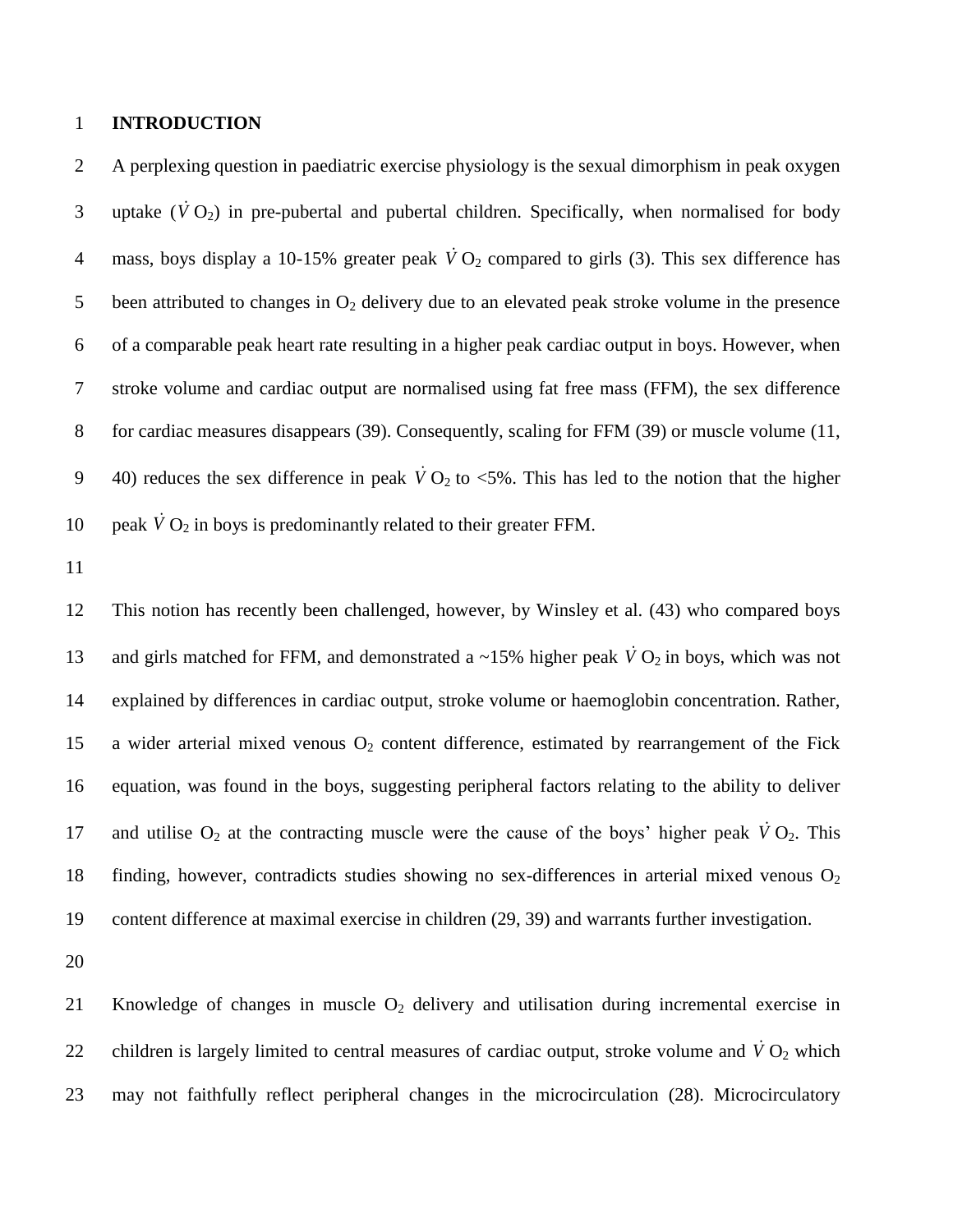24 changes in muscle  $O_2$  delivery and  $O_2$  utilisation can be obtained non-invasively using the near 25 infrared spectroscopy (NIRS) derived signal for muscle [deoxygenated haemoglobin and 26 myoglobin] ([HHb]) (15, 23). Rapid changes in [HHb] reflect an increase in fractional muscle  $O_2$ 27 extraction, which is considered to reflect an inadequate matching of muscle  $O_2$  delivery to  $O_2$ 28 utilisation in the microcirculation. The increase in [HHb] during ramp exercise has been 29 characterised using a sigmoidal (8, 15, 26) or bi-linear (37) model, and used to study the effect of 30 trained status and ageing (8, 18, 26). Interestingly, the rate of change in [HHb] is more rapid in 31 adults (8, 18) and children (26) with a lower  $\dot{V}O_2$ max, indicating a greater rate of muscle  $O_2$ 32 extraction is required, presumably due to inadequate muscle  $O_2$  delivery. A recent study by 33 Murias et al. (27) examined the [HHb] response dynamics during ramp exercise in men and 34 women and found the latter to be characterised by a more rapid increase in [HHb] and an earlier 35 plateau (i.e. attainment of maximal  $O_2$  extraction) when expressed relative to peak power and 36  $\dot{V}$  O<sub>2</sub> max. This finding suggests that women have a poorer matching of muscle O<sub>2</sub> delivery to O<sub>2</sub> 37 utilisation during ramp exercise. In girls the rate of increase in [HHb] was recently shown to 38 correlate with peak  $\dot{V}O_2$  and the gas exchange threshold (GET) (26). However, it is currently 39 unknown whether similar sex-specific impairments in the matching of muscle  $O_2$  delivery to 40 utilisation during ramp exercise are present in children and whether this can explain, in part, the 41 sexual dimorphism in peak  $\dot{V}$  O<sub>2</sub>.

42

43 The primary purpose of the present study was to characterise changes in [HHb] response 44 dynamics in boys and girls during ramp incremental exercise in order to test the hypothesis that 45 the reduced peak  $\dot{V}O_2$  in girls is associated with a poorer matching of muscle  $O_2$  delivery to 46 muscle  $O_2$  utilisation, as evidenced by a more rapid increase in [HHb].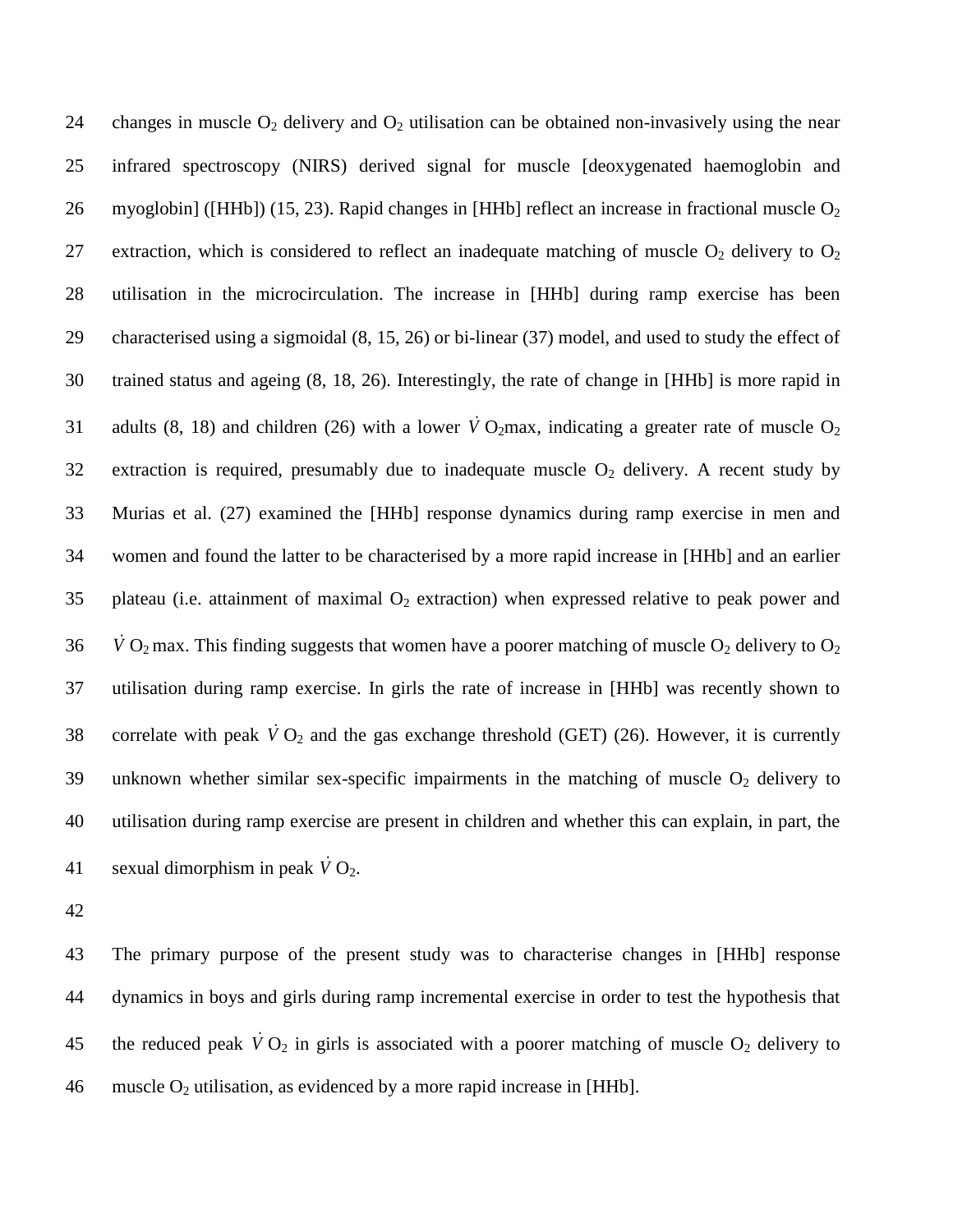#### **METHODS**

#### **Participants and anthropometry**

49 In total, 31 boys (mean  $\pm$  SD age 9.9  $\pm$  0.3 years) and 21 girls (age 10.0  $\pm$  0.4 years) participated in this study. All children and their parent(s)/guardian(s) provided informed assent and consent to partake in the project, which was approved by the institutional ethics committee. The children were healthy, recreationally active, and showed no contraindications to exercise to exhaustion.

 An anthropometrical evaluation was performed before the first test for all participants. Stature was measured to 0.01 m using a Holtain stadiometer (Holtain, Crymych, Dyfed, UK) and body mass was determined using Avery beam balance scales to 0.1 kg (Avery, Birmingham, UK). Body fat percentage was determined using an air displacement plethysmograph (BodPod 2000A; Life Measurement Instruments, Concord, California, US) which was initially calibrated according to the manufacturer's instructions and has been validated in children (16). Lung volume was measured and body fat percentage was adjusted according to Lohman's child specific equation (24). Participants were asked to arrive at the laboratory in a rested and fully hydrated state, at least 3 hours postprandial and to refrain from consuming caffeinated drinks in the 6 hours prior to testing.

#### **Experimental procedures**

 All tests took place on an electromagnetically braked cycle ergometer (Lode Excalibur Sport, Groningen, The Netherlands), with appropriate adjustments made to the ergometer seat, handlebar and pedal cranks for each participant. Following a 5 minute warm up at 20 W, the participant completed a ramp incremental test in which the work rate increased by 10 W⋅min<sup>-1</sup>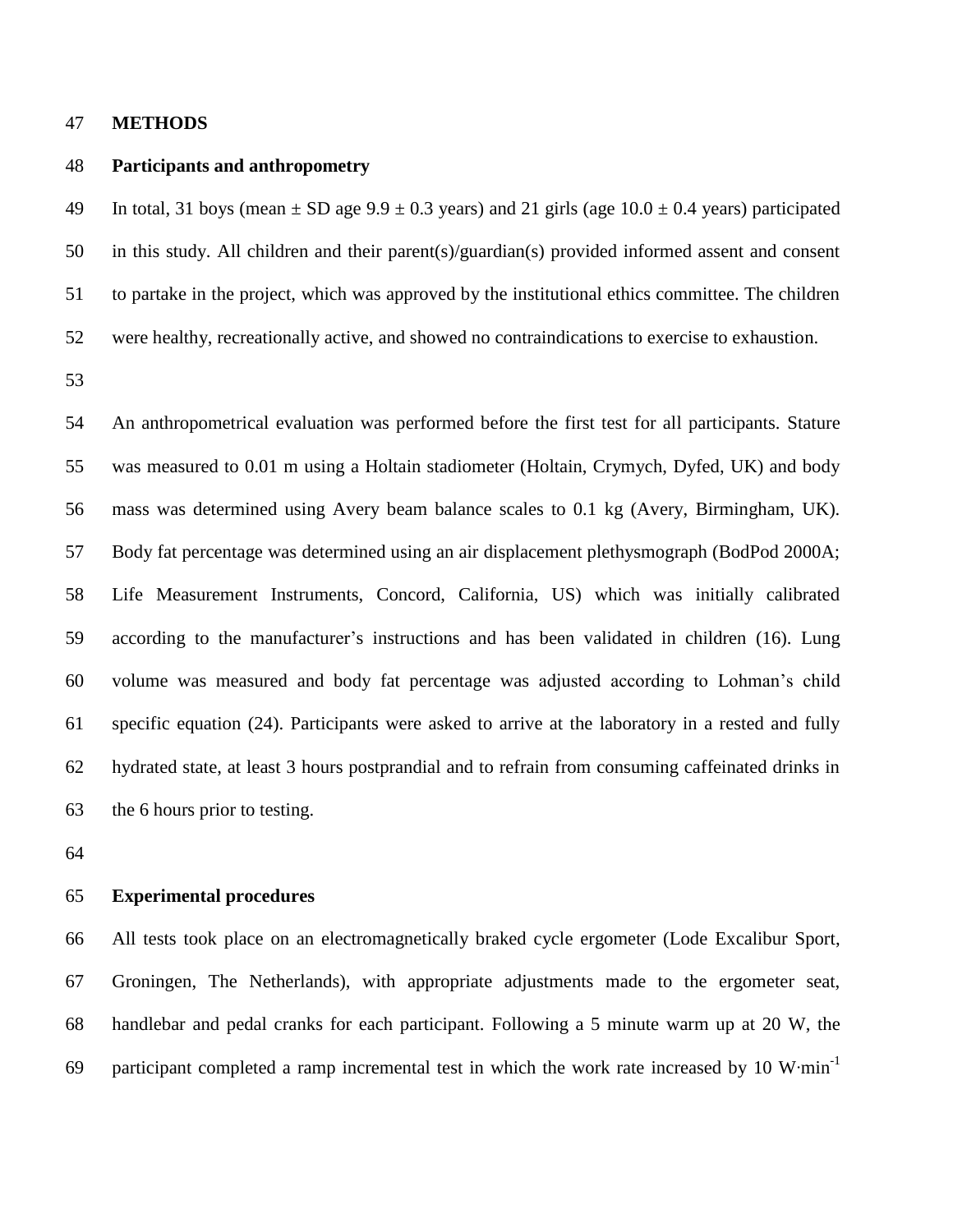until volitional exhaustion. Participants were asked to maintain a pedal cadence of 70 rev∙min<sup>-1</sup> throughout the test. A maximal effort was considered to have been given if, in addition to subjective indications such as sweating, hyperpnea and facial flushing, there was a consistent reduction in cadence despite strong verbal encouragement. Although a supra-maximal test was 74 not performed in the current study to validate the determination of  $\dot{V}O_2$  max, in our laboratory 75 this occurs in  $\sim$  95% of participants despite the absence of a plateau in the  $\dot{V}O_2$ -work-rate profile 76 at near exhaustion (6). Nonetheless, the term peak  $\dot{V}O_2$  will be used throughout to ensure erroneous conclusions with regard to a maximal effort are not made. Peak work rate was defined as the work rate attained at the point of test termination.

## **Experimental measures**

 Throughout each test, breath-by-breath gas exchange and ventilation (Metalyser 3B Cortex, Biophysik, Leipzig, Germany) and heart rate (Polar S610, Polar Electro Oy, Kempele, Finland) were measured and displayed online. Prior to each test, the gas analyzers were calibrated using gases of known concentration and the turbine volume transducer was calibrated using a 3 L syringe (Hans Rudolph, Kansas City, MO).

 The oxygenation status of the right *vastus lateralis* muscle was monitored using a commercially available NIRS system (NIRO-300; Hamamatsu Photonics K.K, Japan). This system consists of an emission probe which emits four wavelengths of light (776, 826, 845 and 905 nm) and a photon detector. The intensity of incident and transmitted light was recorded continuously at 2 Hz and used to estimate the concentration changes relative to baseline levels for oxygenated, 92 deoxygenated and total haemoglobin. The [HHb] signal was used as an indicator of fractional  $O_2$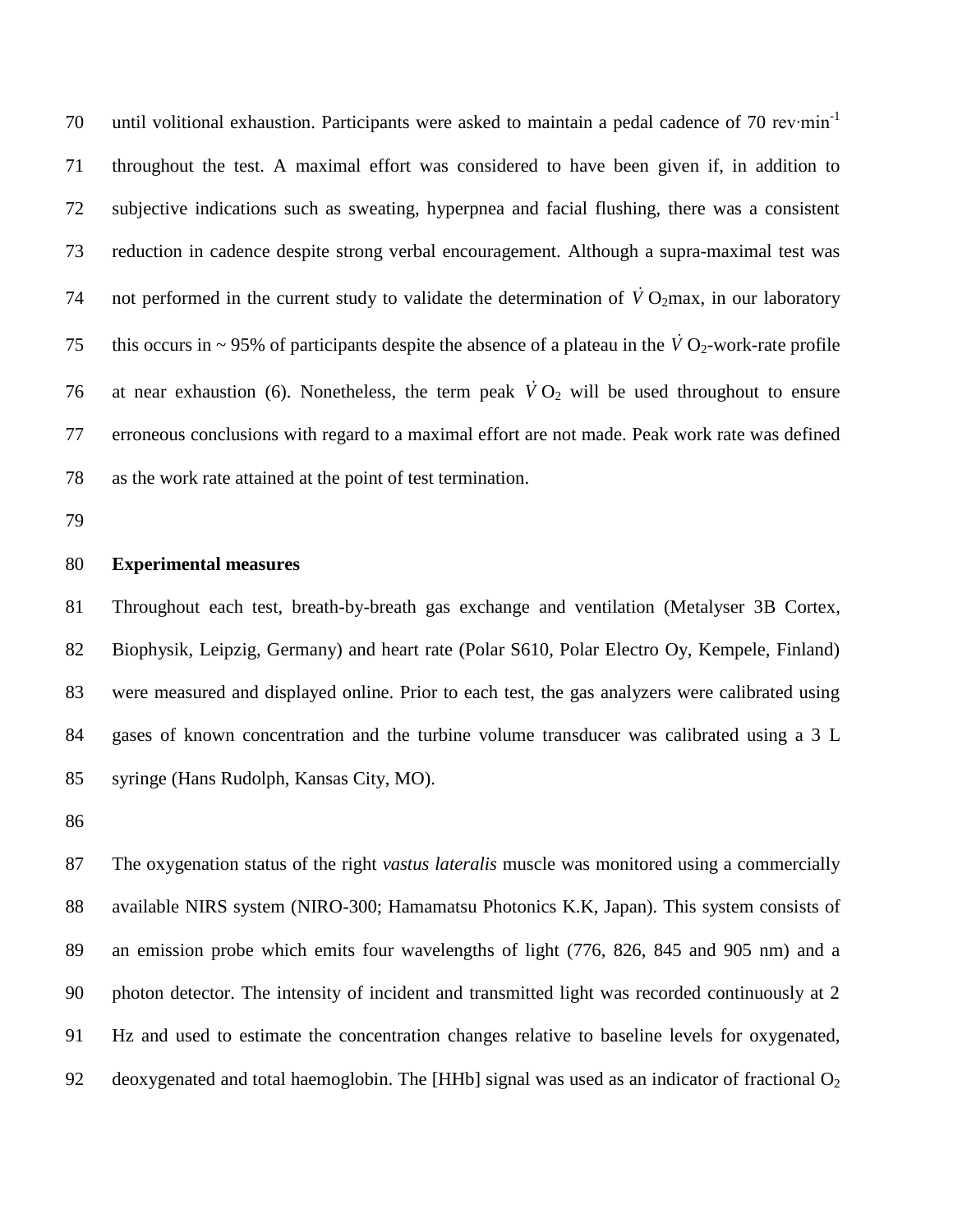extraction within the field of interrogation (10, 15, 17). As the contribution of myoglobin to the NIRS signal is currently unresolved (36) changes in [HHb] are considered to reflect the combined concentration of deoxygenated haemoglobin and myoglobin. The skin was initially cleaned and the probes placed in a rubber holder which was adhered to the skin at the midpoint of the muscle. To ensure the holder and its probes remained stationary during exercise and to minimise the interference of extraneous light with the near-infrared signal a bandage was wrapped around the leg. The NIRS signal was zeroed with the participant at rest in a seated position with the muscle stationary and relaxed.

#### **Data Analysis**

103 The gas exchange data were interpolated to 1 s intervals and peak  $\dot{V}O_2$  was taken as the highest 10 s stationary average during the test. The GET was determined by the V-slope method (2) as 105 the point at which carbon dioxide  $(\dot{V} \text{CO}_2)$  production began to increase disproportionately to  $\dot{V}$  O<sub>2</sub> as identified using purpose designed software developed using LabVIEW (National Instruments, Newbury, UK). The location of the GET was confirmed using the ventilatory 108 equivalents for  $\dot{V} O_2$  and  $\dot{V} CO_2$ .

 Prior to analysis, the ramp [HHb] response dynamics were averaged in 5 s bins and expressed from 0% (mean from the 5 min of baseline pedalling at 20 W) to 100% (the highest 5 s [HHb] achieved during the test). The [HHb] response dynamics were expressed in relation to work rate 113 (W) and  $\dot{V}O_2$  in both absolute and relative terms. In line with previous research (27, 28), the  $\dot{V}$  O<sub>2</sub> response profile was back-shifted by 20 s in an attempt to account for the phase I-II, muscle to lung transit time. To determine the most appropriate approach to characterise the profile of the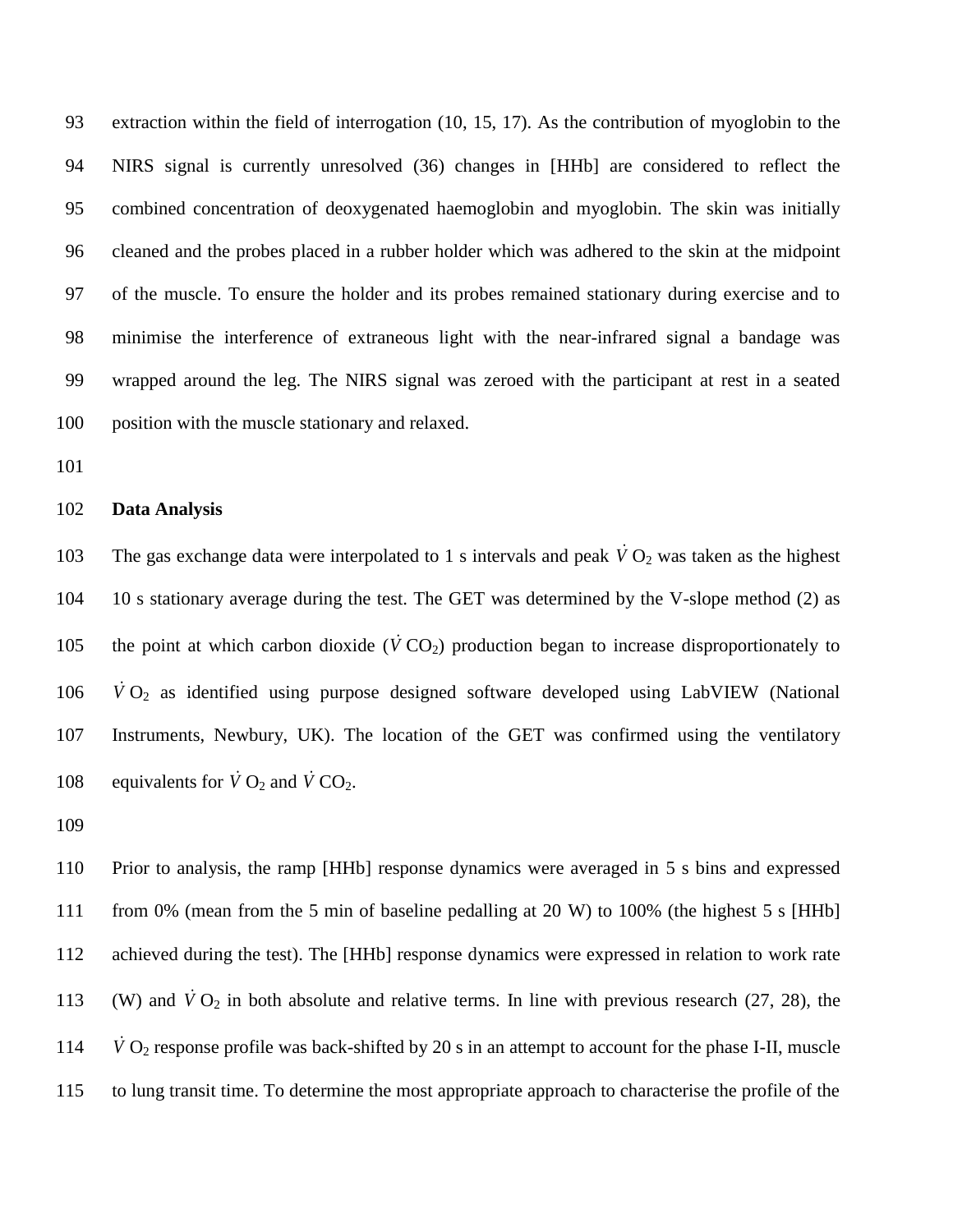116 %Δ[HHb] response (as a function of % peak work rate or  $\dot{V}O_2$ ), two models were compared (GraphPad Prism 5). First, the entire %Δ[HHb] response was modelled from the onset of the ramp exercise until exercise cessation using a sigmoid function (8, 12, 26):

119  $Y = a/(1 + exp^{-(c+dx)})$ 

 where *a* represents the baseline corrected amplitude and *c* is a constant dependent upon *d* (the slope of the sigmoid) whereby *c*/*d* reveals the *x* value that yields 50% of the total amplitude. The 122 point at which a plateau occurred in the [HHb] response was determined as the point at which the [HHb] response reached the lower boundary of the 95% confidence interval for the *a* parameter.

 Secondly, the increase in %Δ[HHb] observed throughout the middle portion of the exercise protocol (beginning at the point where the %Δ[HHb] signal began a systematic increase above baseline as determined visually) and the plateau which followed were characterised by a piecewise function that included two linear segments (the 'double-linear model')(38). The models were compared by computing the change in corrected Akaike Information Criterion 130 scores ( $\triangle AIC_c$ ). Contrary to previous findings in adults (27, 37), the sigmoid model provided a 131 superior fit in over 95% of cases according to the  $AIC_c$  scores. Thus, the parameters derived from the sigmoid model were used for all subsequent analyses.

 Analysis of covariance (ANCOVA) on log transformed data was used to determine the 135 allometric relationship between body size (body mass, FFM) and  $\dot{V}O_2$ max. Common allometric 136 exponents were confirmed for all groups and power function ratios  $(Y/X^b)$  were computed and their size-independence was checked and confirmed by performing size-residual correlations against body mass and FFM.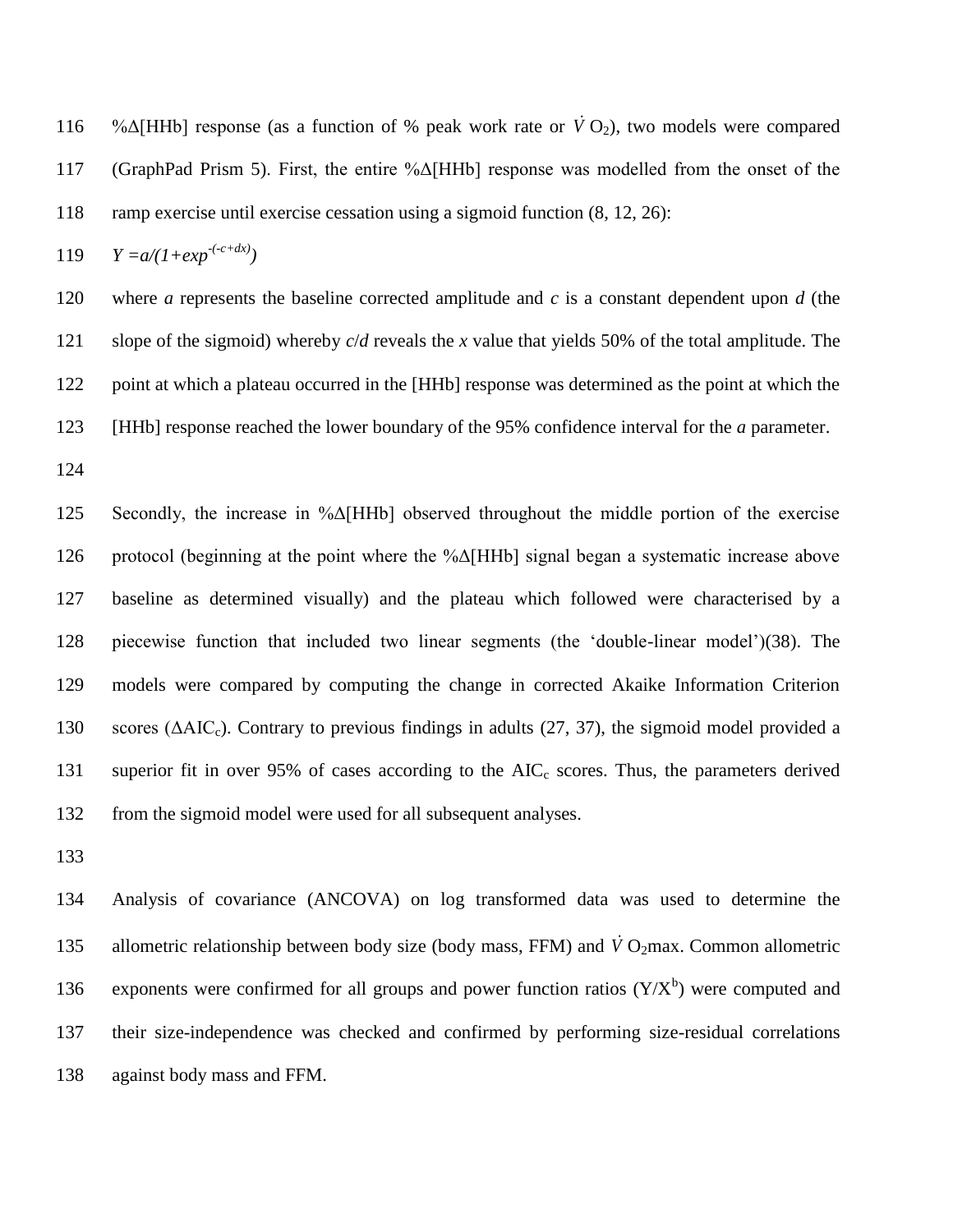#### **Statistical analyses**

 Prior to analysis, distribution normality was examined and verified using the Shapiro-Wilk test. 141 Independent samples t-tests were utilised to assess the influence of sex on the ramp test  $\dot{V}O_2$  and [HHb] responses. Equality of variances was checked using Levene's test. If significant, the equal 143 variances not assumed P-value was reported. All data are presented as means  $\pm$  SD. Statistical significance was accepted when *P*<0.05 and effect size (ES) statistics were used to detail the magnitude of the observed effect using the mean difference and the pooled SD. An ES <0.2 was trivial, >0.2 was small, >0.5 was medium and >0.8 was large.

 Pearson correlation coefficients were used to assess the strength of relationships between the 149 [HHb] dynamics and peak  $\dot{V} O_2$ . These correlations informed the multiple regression analyses to determine the independent contribution of [HHb] kinetic parameters in explaining sex 151 differences in absolute peak  $\dot{V}O_2$  after accounting for other potentially important predictors (e.g. sex, age, body fat %). Initially, both sex and FFM were entered into the model given their strong 153 relationship with absolute peak  $\dot{V}O_2$  (L.min<sup>-1</sup>) in this age group (11). Subsequently, potential predictor variables were considered in a stepwise manner to determine their independent 155 contribution to predicting absolute peak  $\dot{V}O_2$ . Inclusion into the model was accepted with a significant increase in explained variance at the 0.05 level. The adequacy of the regression model was examined and verified using checks for multicollinearity (variance inflation factor, tolerance) and distribution normality of the residuals.

#### **RESULTS**

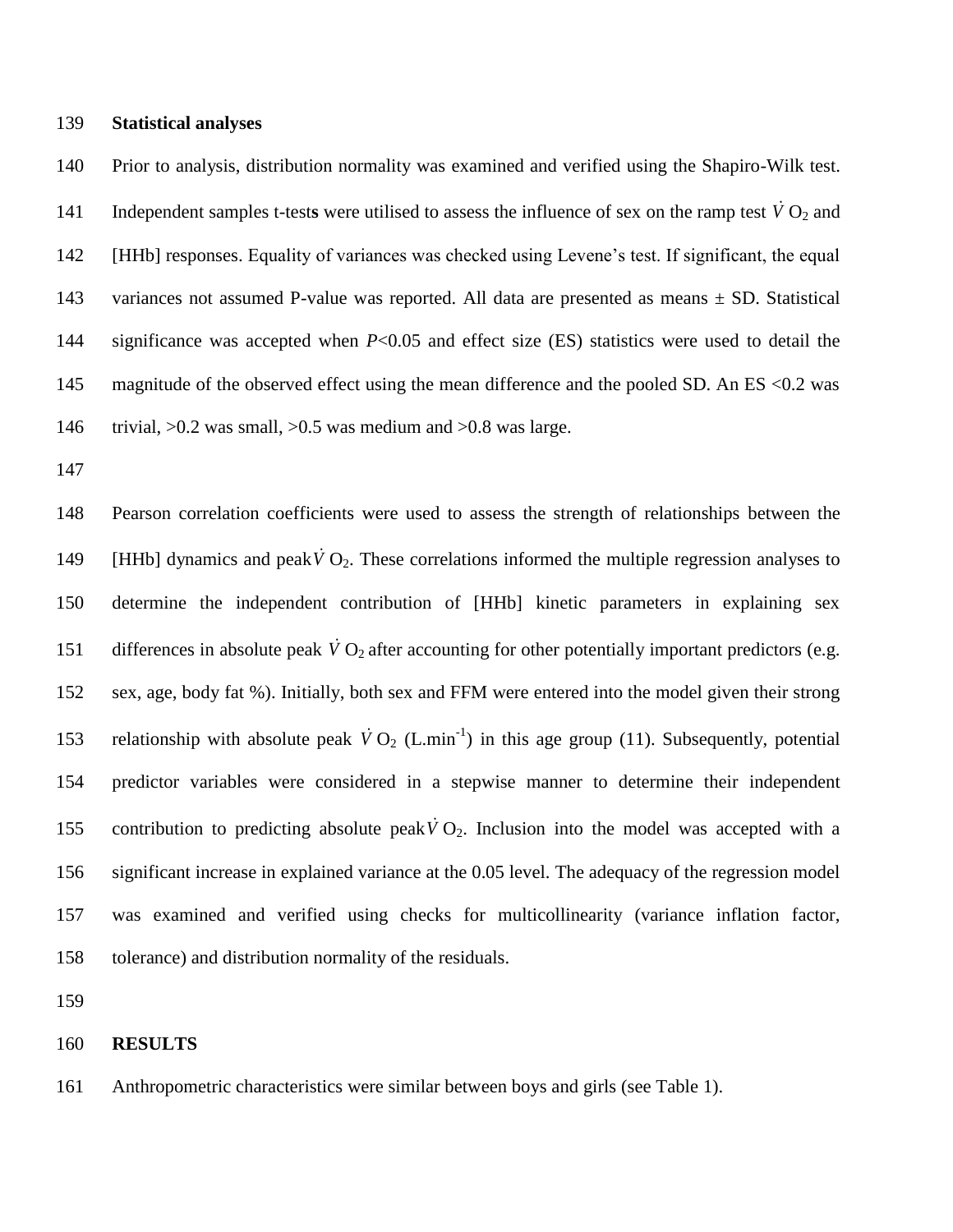#### **Parameters of aerobic function**

 The physiological responses during the ramp test to exhaustion are presented in table 2. Boys 164 achieved a higher peak  $\dot{V}O_2$  irrespective of whether expressed in absolute terms (18.0%) or relative to allometrically scaled body mass (16.2%) or FFM (11.7%). This was despite no sex differences in maximum heart rate. The boys achieved a higher peak work-rate at exhaustion. No sex difference was identified for the GET when expressed in absolute terms or relative to peak  $\dot{V}$  O<sub>2</sub>.

## **Ramp [HHb] response dynamics**

 A representative profile of the modelled [HHb] response dynamics during ramp exercise for a boy and girl participant is illustrated in figure 1 when expressed as a function of absolute and 173 relative work-rate and  $\dot{V}O_2$ . The parameter estimates for the sigmoidal model are presented in table 3. When expressed against absolute work-rate boys had a higher *c/d* (*P=*0.023, *ES=*0.67) and attained a plateau at a higher work-rate (*P=*0.031, *ES=*0.66). However, when expressed relative to peak work-rate, no sex differences were present for all [HHb] response parameters (all *P*>0.26, all *ES*<0.35). Plotting [HHb] against absolute  $\dot{V}O_2$  showed a strong trend for boys to have a higher *c/d* (*P=*0.055, *ES=*0.58) and to achieve a plateau in the response profile at a higher 179 metabolic rate ( $P=0.014$ ,  $ES=0.76$ ). When [HHb] was plotted relative to  $\dot{V}O_2$  however, there were no sex differences for response parameters (all *P>*0.20, all *ES<*0.41).

## **Correlations between aerobic function and [HHb] response dynamics**

183 A significant correlation was evident between absolute peak  $\dot{V}O_2$  and the [HHb]  $c/d$  (*r*=0.62,

*P<*0.001; *r=*0.79, *P<*0.001) and plateau (*r=*0.70, *P<*0.001; *r=*0.77, *P<*0.001) when expressed as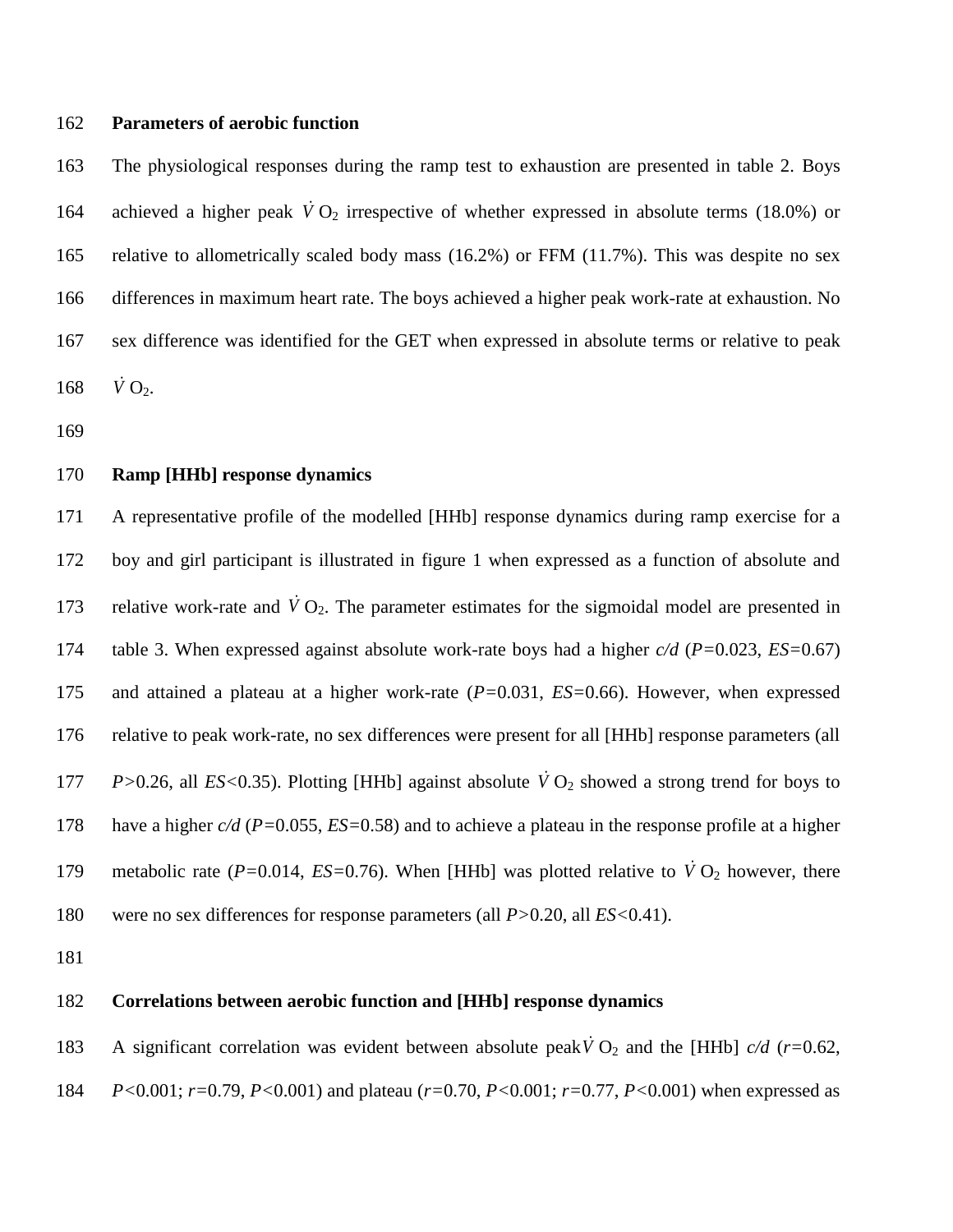185 a function of absolute work rate and  $\dot{V}O_2$ , respectively (see figure 2 for example correlations). 186 When the [HHb] response parameters were derived using relative work rate, similar, although 187 weaker, relationships were manifest between absolute  $\dot{V}O_2$  max and the *c/d* parameter (*r*=0.37, 188  $P=0.009$ ) and plateau ( $r=0.30$ ,  $P=0.035$ ). No correlations were evident between peak  $\dot{V}O_2$  and 189 the [HHb] parameters derived using relative  $\dot{V} O_2$ .

190

191 Muscle [HHb] response dynamics were also correlated with peak  $\dot{V}O_2$  normalised using 192 allometric models for body mass or FFM, although only the latter results are presented due to the 193 similar outcomes across body size measures. Relationships were observed between FFM 194 normalised  $\dot{V}$  O<sub>2</sub>max and the [HHb]  $c/d$  ( $r=0.34$ ,  $P=0.017$  and  $r=0.52$ ,  $P<0.001$ ), and plateau 195  $(r=0.45, P=0.001$  and  $r=0.53, P<0.001$ ) when expressed using absolute work rate and  $\dot{V}O_2$ , 196 respectively. However, these relationships disappeared when [HHb] was expressed using relative 197 work rate and  $\dot{V}$  O<sub>2</sub>.

198

199 The FFM scaled peak  $\dot{V}O_2$  was significantly related to the absolute GET ( $r=0.52$ ,  $P<0.001$ ) 200 across the sample. When the GET was correlated against the [HHb] dynamics, a relationship was 201 found for [HHb] *c/d* (*r=*0.52, *P<*0.001) and the [HHb] plateau (*r=*0.47, *P<*0.001) as a function 202 of absolute  $\dot{V}$  O<sub>2</sub>.

203

# 204 Regression analysis of peak  $\dot{V}$  O<sub>2</sub> determinants

205 The output from the multiple linear regression prediction of absolute peak  $\dot{V}O_2$  is provided in 206 table 4. Model 1 initially started with sex and FFM entered into the model  $(R^2=0.41, P<0.001)$ .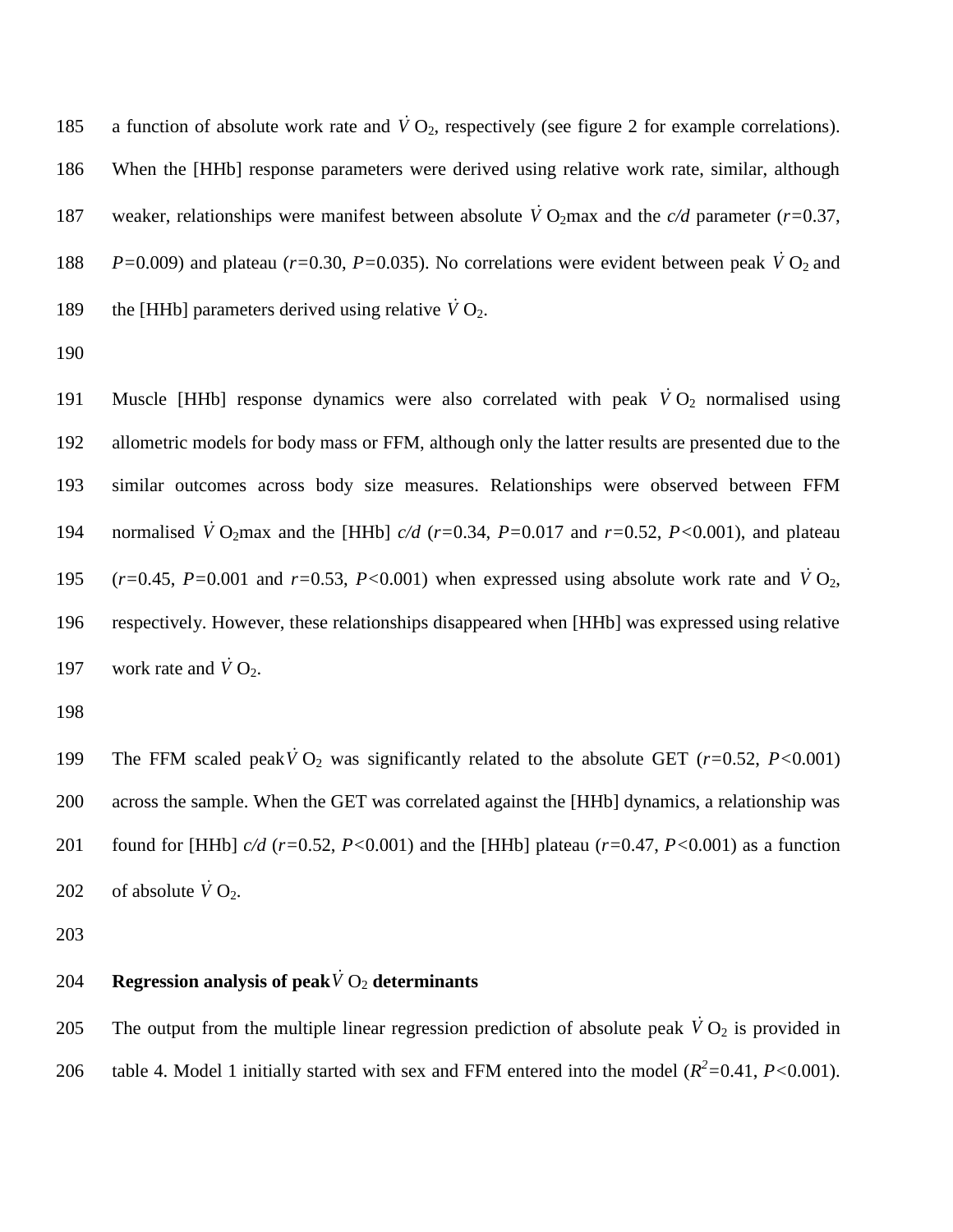207 Subsequently stepwise regression revealed significant improvements in explained variance due 208 to the addition of absolute GET ( $\Delta R^2$ =0.23, *P*<0.001), the [HHb] plateau expressed against 209 absolute  $\dot{V} O_2$  ( $\Delta R^2 = 0.12$ , *P*<0.001) and body fat % ( $\Delta R^2 = 0.03$ , *P*=0.034). The final model 210 predicted ~ 81% of the change in absolute peak  $\dot{V}$  O<sub>2</sub> ( $R^2$  = 0.81, *P* < 0.001).

211

#### 212 **DISCUSSION**

213 The primary purpose of the present study was to examine whether sex-specific differences in the 214 temporal response of local muscle fractional  $O_2$  extraction, as indicated by the NIRS-derived 215  $\Delta$ [HHb] response, are present in children and account for the sexual dimorphism in peak  $\dot{V}O_2$ . In 216 agreement with our hypothesis, when muscle [HHb] was expressed against absolute work rate 217 and  $\dot{V} O_2$  girls had a greater rate of change in [HHb] as evidenced by the lower  $c/d$  parameter 218 and plateau. However, when expressed against relative work-rate or  $\dot{V}O_2$ , the sex difference in 219 [HHb] response dynamics was no longer significant. Significant correlations were observed 220 between absolute and FFM normalised peak  $\dot{V}O_2$  and the HHb  $c/d$  and plateau parameters when 221 expressed against absolute work-rate or  $\dot{V}O_2$ . Furthermore, when entered into a multiple 222 regression model, the [HHb] plateau against absolute  $\dot{V}O_2$  contributed to ~ 12% of the variance 223 in peak  $\dot{V}O_2$  after adjusting for FFM, GET, and body fatness. These data, therefore, support the 224 hypothesis that the sex-difference in peak  $\dot{V}O_2$  in 9-10 year old children is, in part, related to 225 sex-specific changes in muscle  $O_2$  extraction dynamics during incremental exercise.

226

227 In accord with previous studies (1, 11, 13, 39), the magnitude of the sexual dimorphism in peak 228  $\dot{V}$  O<sub>2</sub> of the children in the current study varied in relation to the different methods of expressing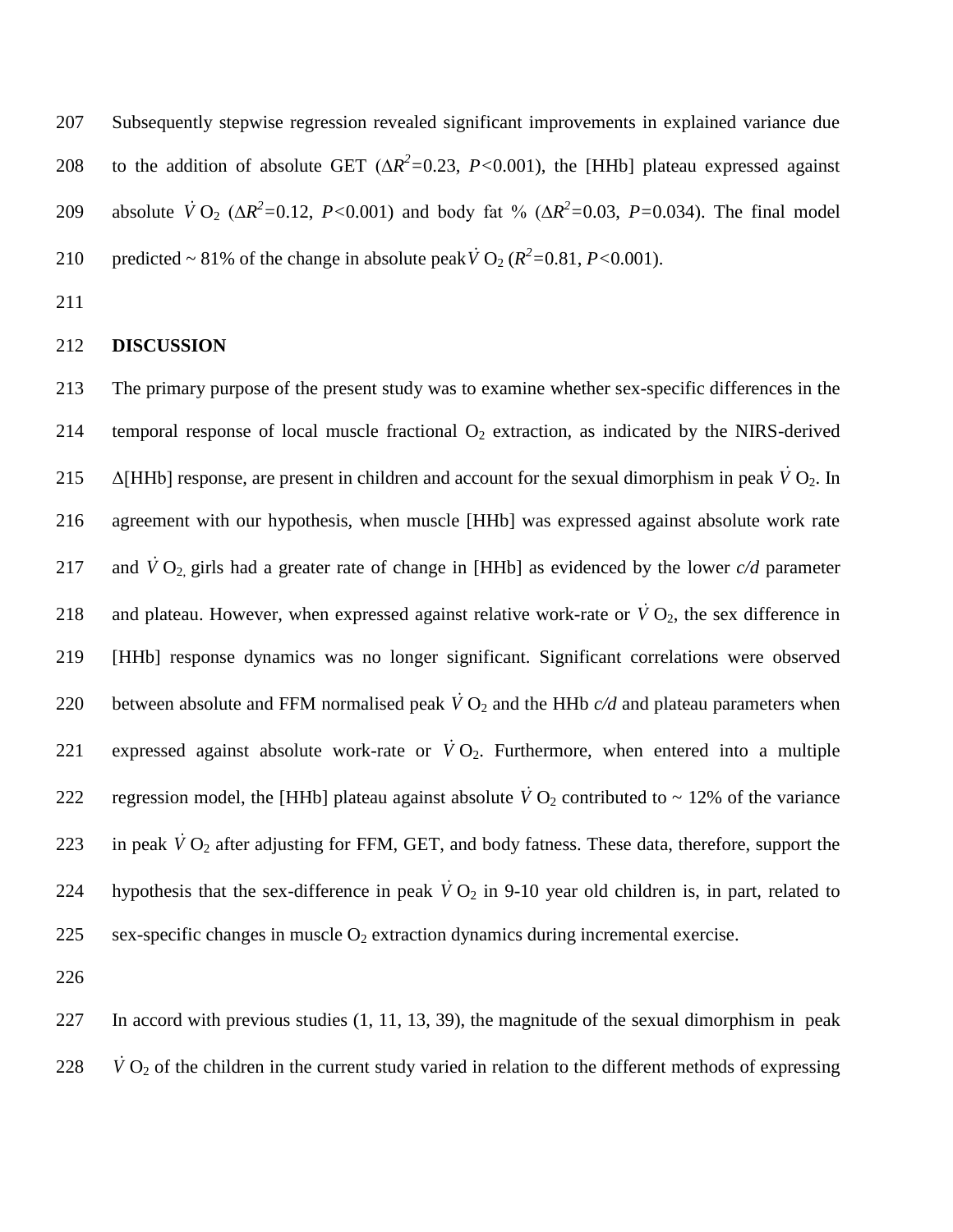229 peak  $\dot{V}O_2$ . Specifically, boys demonstrated a ~ 18% higher peak  $\dot{V}O_2$  compared to girls when 230 expressed in absolute terms, which was reduced following allometric modelling using body mass 231 (~16% difference) and FFM (~12% difference). This residual difference following normalization 232 to FFM is consistent with other studies (11, 34). For example, in a cross-sectional study 233 consisting of 248 children aged 8-11 years, Dencker and colleagues (11) found, through multiple 234 regression, girls to have a lower peak  $\dot{V}O_2$  after accounting for differences in body composition, 235 heart size and habitual physical activity. Furthermore, previous data from our laboratory have 236 shown that after matching children for FFM, boys' maintain a  $\sim$ 14% higher peak  $\dot{V} O_2$  despite no 237 sex-related differences in blood haemoglobin concentration, cardiac output and heart dimensions 238 (43). The authors attributed the higher peak  $\dot{V}O_2$  in boys to a greater muscle  $O_2$  extraction, as 239 evidenced by a  $\sim$  17% wider arterial mixed venous  $O_2$  content difference. This calculation, 240 however, was based on whole-body measures of maximal  $\dot{V}O_2$  and cardiac output via re-241 arrangement of the Fick equation, which is unlikely to reflect the dynamics of muscle  $O_2$ 242 delivery and  $O_2$  utilisation within the microcirculation of the contracting mycocytes over the 243 range of metabolic rates leading to peak  $\dot{V}$  O<sub>2</sub> (28).

244

245 In the present study we used NIRS to non-invasively measure microcirculatory changes in [HHb] 246 in the *vastus lateralis* muscle to provide insight into changes in the rate of fractional muscle  $O_2$ 247 extraction dynamics during ramp exercise. In agreement with previous studies in children (26, 248 35) and adults (8, 12), the [HHb] response during ramp exercise was well characterized using a 249 sigmoidal model, when compared to a bi-linear model (37). It has been suggested that under 250 conditions in which muscle  $O_2$  delivery is compromised (e.g. disease, detraining) a leftward shift 251 (i.e. more rapid increase) of the muscle [HHb] response is manifest (15). Consistent with this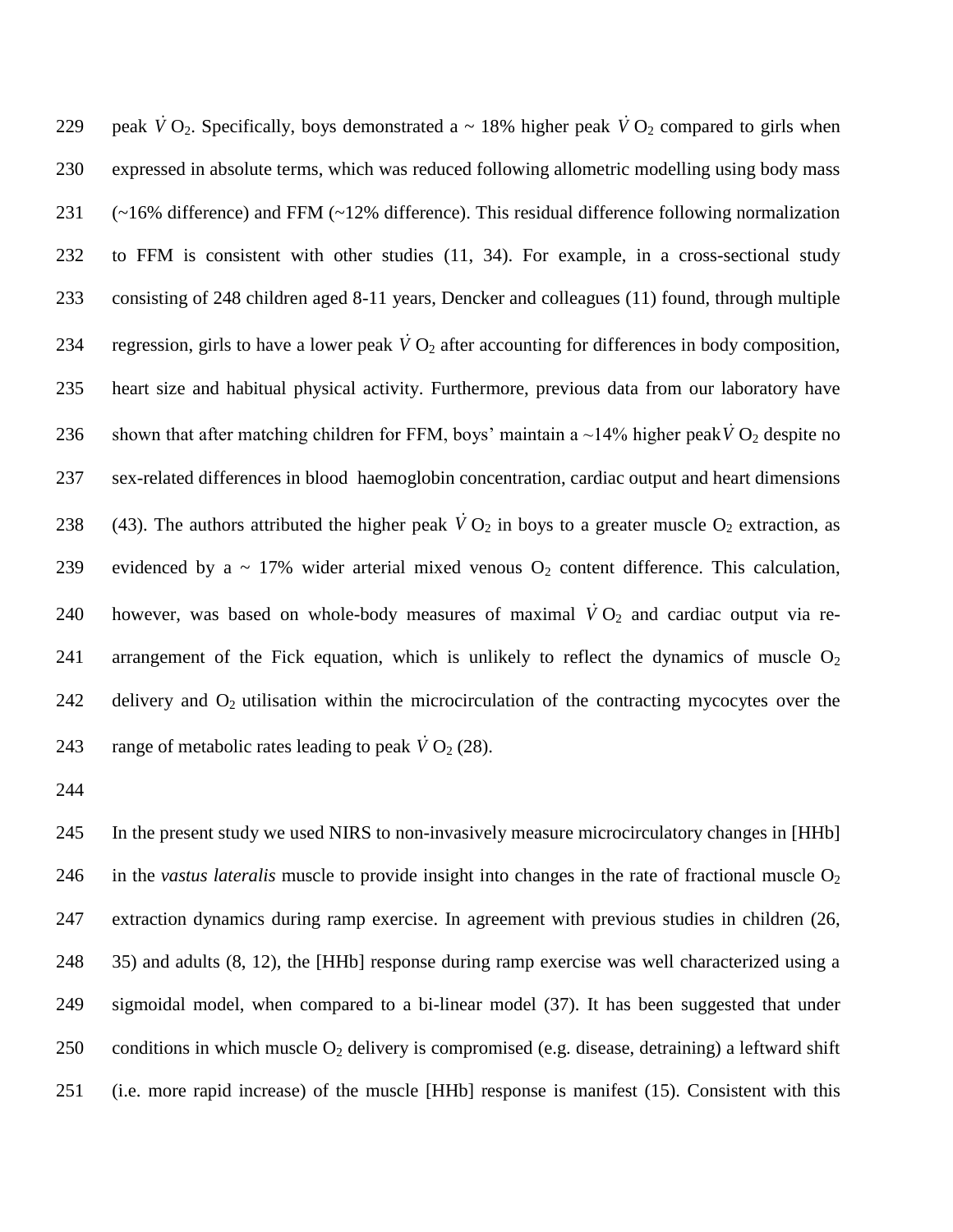notion are data showing a more rapid increase in muscle [HHb] in untrained children (26) and adults (8), the elderly (18) and adult women compared to men (27). In agreement with the latter study, the girls in the current study were similarly characterised by a greater rate of change in [HHb] during ramp exercise compared to boys. Specifically, at a given work-rate or metabolic rate, the change in [HHb], expressed as a percentage of the total [HHb] amplitude, was greater in 257 girls compared to boys resulting in the earlier attainment of a plateau (i.e. maximal rate of  $O_2$ ) extraction) in the [HHb] response. As the pattern of muscle [HHb] during ramp exercise reflects 259 the ratio of muscle  $O_2$  delivery to consumption, this finding implies that microvascular blood 260 flow (15) was reduced in girls at sub-maximal work-rates and  $\dot{V}O_2$  compared to boys, such that 261 the 'linear' portion of the muscle  $O_2$  delivery to utilisation relationship (plateau) was reached 262 earlier in the test while  $\dot{V}O_2$  was still increasing.

 Interestingly, the current study's data cohere with a recent study showing female adolescents and adults to have a shorter [HHb] time delay at the onset of high-intensity quadriceps exercise, 266 suggesting impaired muscle  $O_2$  delivery (42). However, such findings are in conflict with data showing women to have an increased femoral blood flow to work-rate relationship during incremental knee-extensor exercise (31), suggesting women would be characterised by a lower 269 rate of muscle  $O_2$  extraction during ramp cycling exercise in the current study. However, it should be noted that while adult studies generally show women to have greater muscle perfusion during exercise at similar exercise intensities compared to their male counterparts, this is dependent on the type (sustained vs. intermittent) of muscle contraction and recruited muscle mass (20). Compared to knee-extensor exercise, cycling exercise involves recruitment from muscles across the lower limbs and is not restricted to the quadriceps (33). Thus, as highlighted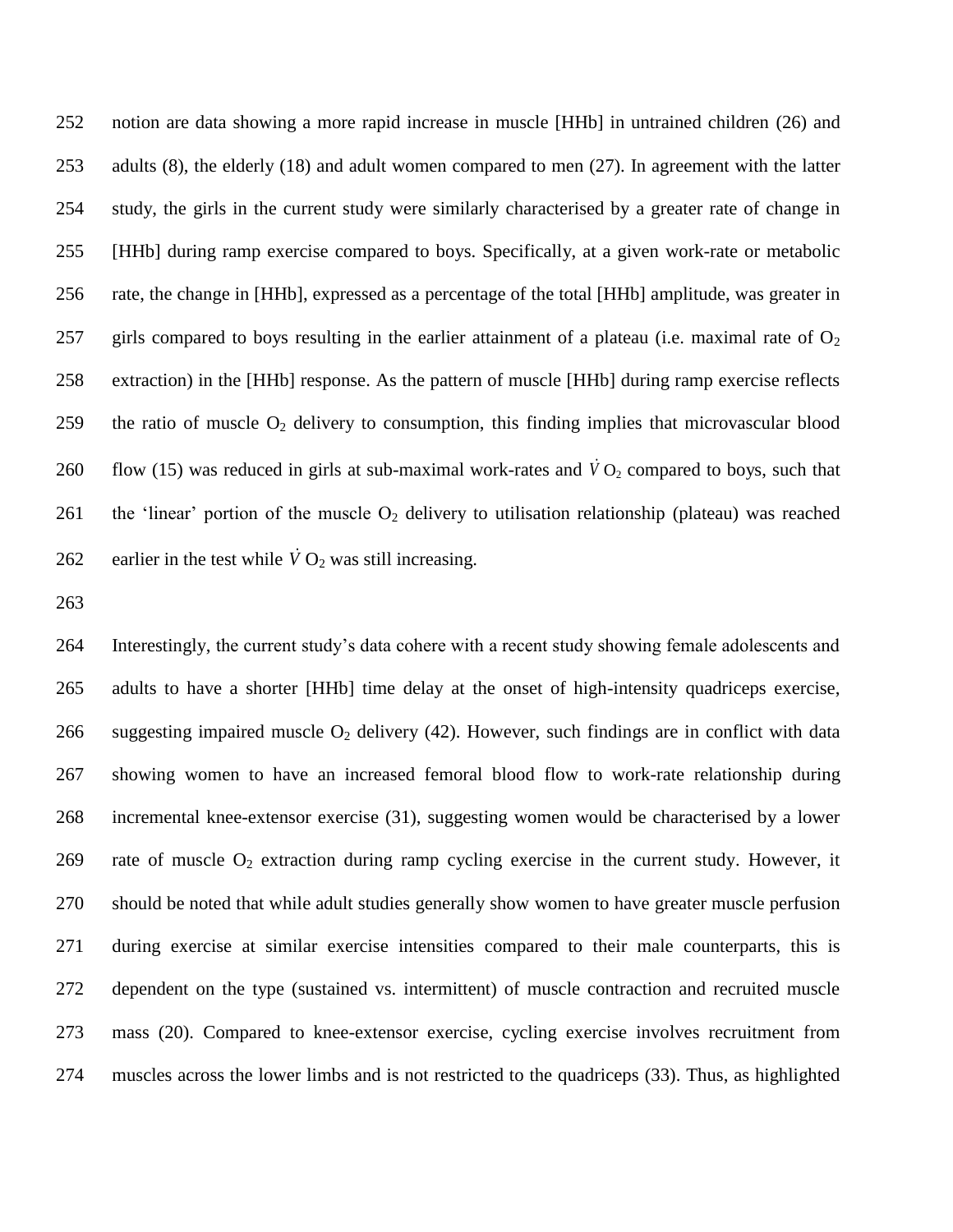by Murias et al. (27), in contrast to knee-extensor exercise the additional muscle mass recruited during cycling exercise will elicit a maximal cardiac output response which needs to be effectively redistributed to the metabolically active fibres. Taken collectively, our data and that of Murias et al. (27) suggest that under conditions of ramp cycling exercise to exhaustion, 279 females are characterised by an impaired muscle  $O_2$  delivery in both prepubertal children and young adults.

 While the mechanistic basis for the more rapid rate of change in muscle [HHb] for a given work 283 rate and  $\dot{V}O_2$  in girls cannot be explained with our data, a reduction in bulk blood flow, poorer regional matching of blood flow to the metabolically active mycocytes and/or lower muscle oxidative capacity may be implicated. It has been suggested that the mechanical effects of muscle contraction and/or localised vasodilators may play a role in altering the [HHb] dynamics during ramp exercise (8, 15), but these factors are likely to predominate during the early portion of the ramp test. Alternatively, Murias and colleagues (27) suggested that the haemodynamic response in women may be compromised due to sex-specific differences in sympathetic activation limiting the re-distribution of blood flow to the contracting muscles. Unfortunately, complementary data on muscle blood flow at rest or during exercise in children are not available, although studies have shown micro- and macro- vascular function to be sex-independent in healthy children (19, 32). Furthermore, although limited to rest and maximal exercise, our laboratory has previously reported that with boys and girls of similar FFM there is no difference in cardiac dimensions, stroke volume and cardiac output (43). Muscle oxidative capacity is likely to be an important determinant of the muscle [HHb] response, but no data are available on sex-differences in muscle oxidative enzyme activates in pediatric groups. In contrast, the recovery of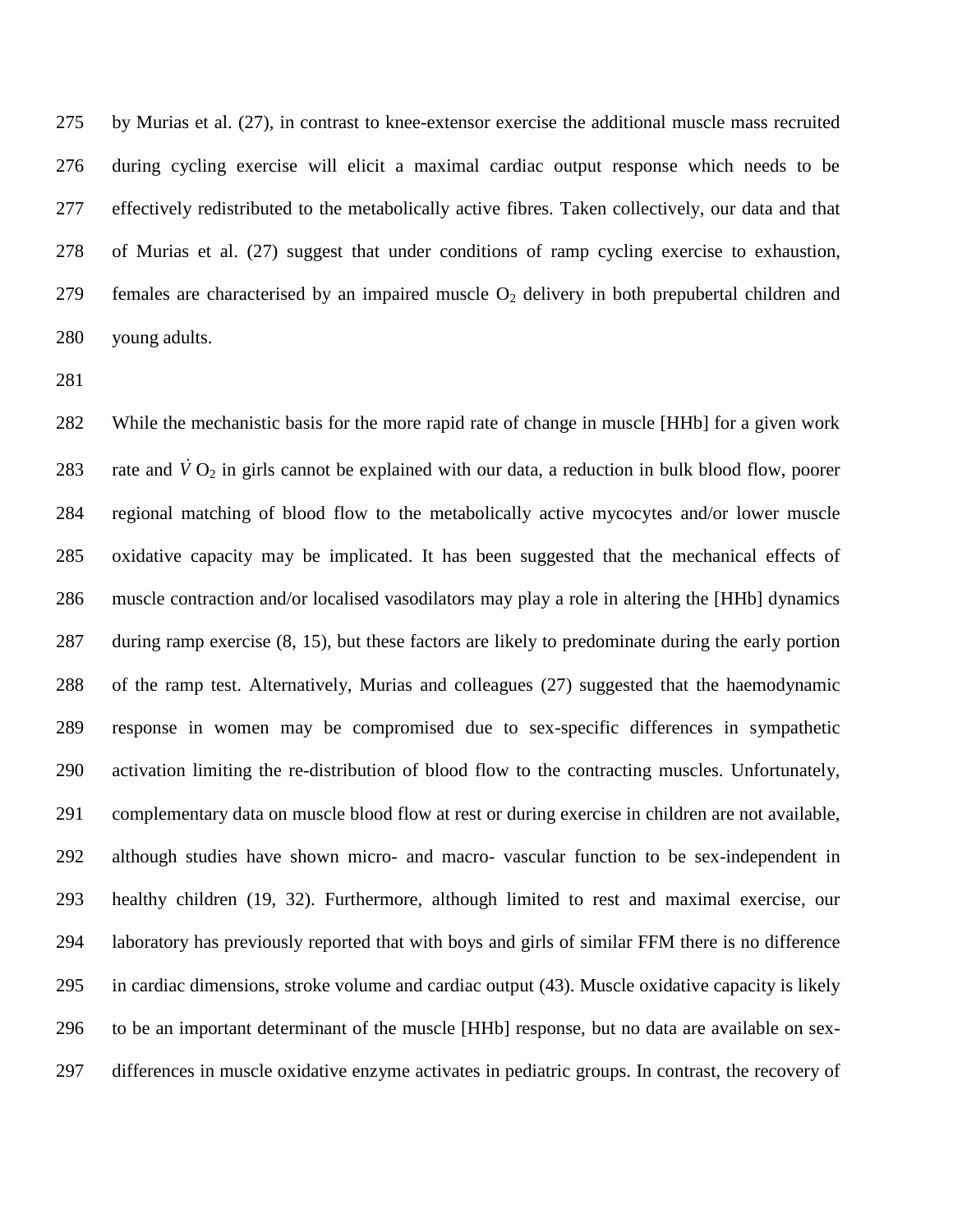muscle PCr following exercise can be used as a non-invasive index of the muscles oxidative capacity and is not sex-dependent in prepubertal children (4). Alternatively, it is plausible that sex-differences in the progressive recruitment of higher-order muscle fibres during ramp exercise may account for the more rapid increase in muscle [HHb] in girls. Specifically, it has been shown that type II fibres with a low oxidative capacity are characterised by more rapid muscle 303 O<sub>2</sub> extraction kinetics at the onset of muscle contractions, presumably due to sluggish muscle  $O_2$ 304 delivery dynamics relative to muscle  $O_2$  consumption (7, 25). While, muscle fibre recruitment patterns remain to be elucidated during exercise in children, it is pertinent to note that girls are 306 characterised by slower  $\dot{V}O_2$  kinetics during cycling exercise (14) and a greater muscle metabolic perturbation (e.g. PCr breakdown) during high-intensity incremental (5) or squarewave (42) exercise, which may be indicative of a greater reliance on higher-order muscle 309 fibres and reduced muscle  $O_2$  availability. Although not definitive, this suggests that sex- differences in the progressive recruitment of type II muscle fibres during ramp exercise may explain, in part, our observation of more rapid [HHb] kinetics in girls. However, it should be noted, that such sex-differences in muscle phosphate and pH responses are not seen during high- intensity intermittent exercise in children (22) or adolescents (41), suggesting muscle blood flow may not be compromised in females under such experimental conditions and that the findings of the current study reflect the incremental exercise protocol employed.

 In order to determine whether the changes in muscle [HHb] dynamics accounted for the sex-318 differences in peak  $\dot{V} O_2$  in the current study, multiple regression analyses were performed. After 319 adjusting for FFM, the model predicted  $\sim 81\%$  of the variance in absolute peak  $\dot{V}O_2$  and revealed significant contributions from the GET, muscle [HHb] plateau and percentage body fat.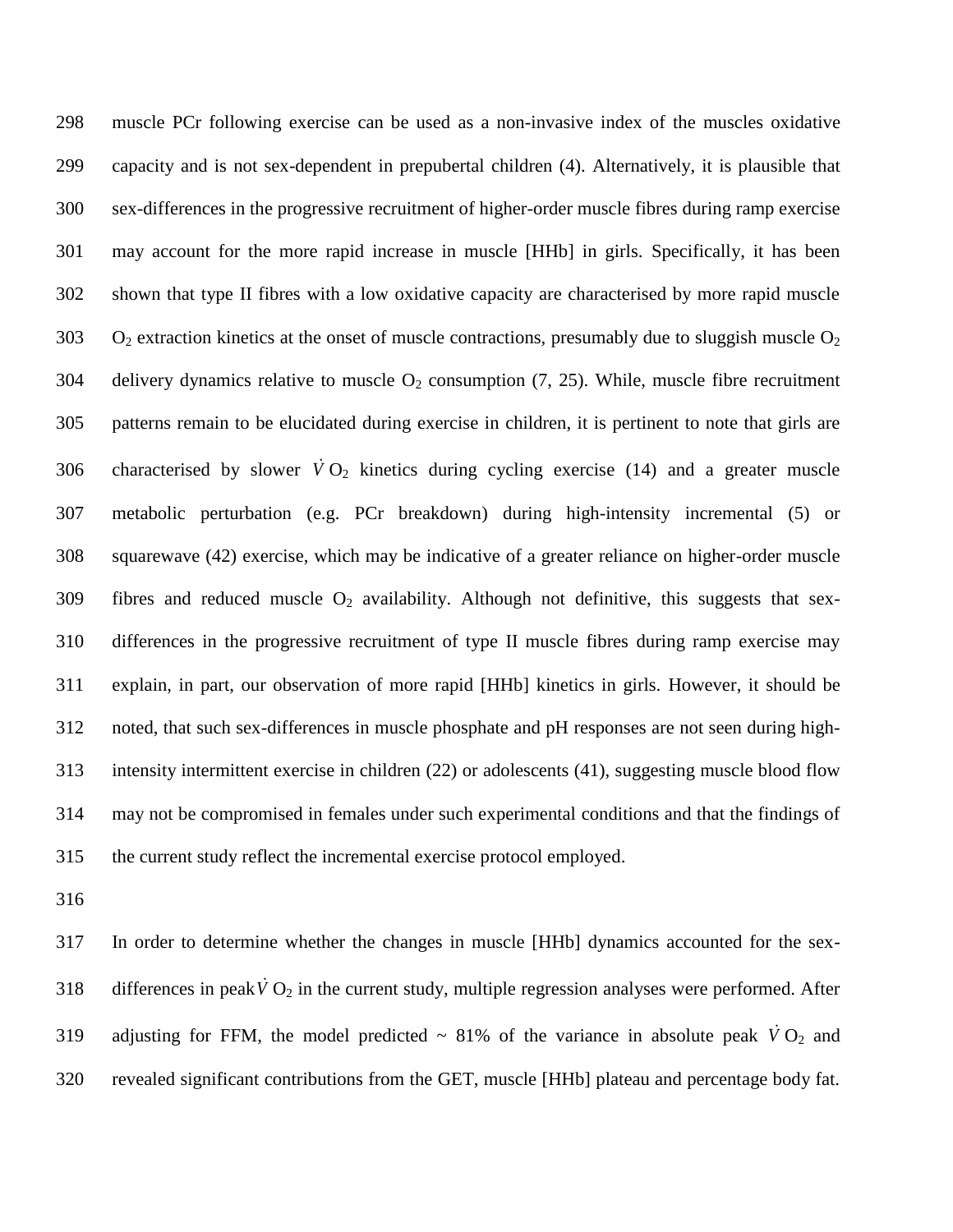321 In particular, the muscle [HHb] plateau (derived relative to absolute  $\dot{V} O_2$ ) accounted for  $\sim 12\%$  of the explained variance and rendered the sex term non-significant. This indicates that sex 323 differences in peak  $\dot{V}O_2$  can be explained, in part, by muscle  $O_2$  delivery to muscle  $O_2$  utilisation dynamics. The model derived from the present study explains a greater percentage of the 325 variance in peak  $\dot{V} O_2$  than previously reported in children by others (11, 30). Interestingly, in the 326 present study, FFM (and sex) accounted for  $\sim$  41% of the variance in absolute peak  $\dot{V}O_2$  which is strikingly comparable to previous studies, and presumably accounts for cardiac function and morphology in our participants, although this was not directly measured. The present study extends this observation by demonstrating that an additional ~ 40% of the variance for predicting 330 peak  $\dot{V}O_2$  was attributed to the GET and [HHb] plateau, as percentage body fat only improved the model by ~ 3%. To our knowledge, the GET and [HHb] dynamics have not been considered 332 in previous work concerning the determinants of peak  $\dot{V}O_2$  in children and is likely to reflect differences in the participants' muscle oxidative capacity and muscle fibre distribution as both the GET (21) and muscle [HHb] responses (as discussed above) are influenced by these factors.

 Although hypothesised in initial modelling simulations (15), Boone et al. (8) were the first to 337 demonstrate a relationship between muscle [HHb] dynamics during ramp exercise and peak  $\dot{V}$  O<sub>2</sub> in adult cyclists and physically active students. Subsequently, McNarry et al. (26) demonstrated a 339 relationship between muscle [HHb]  $c/d$  and parameters of aerobic function (peak  $\dot{V}O_2$  and GET) in girls during cycling exercise. Similar to previous findings in adults and children, in the present study we observed a positive relationship between the [HHb] response dynamics (*c/d,* plateau) 342 and peak  $\dot{V}O_2$  (expressed in absolute terms or scaled for FFM) and submaximal (GET) parameters of aerobic function. This supports the putative role of aerobic conditioning on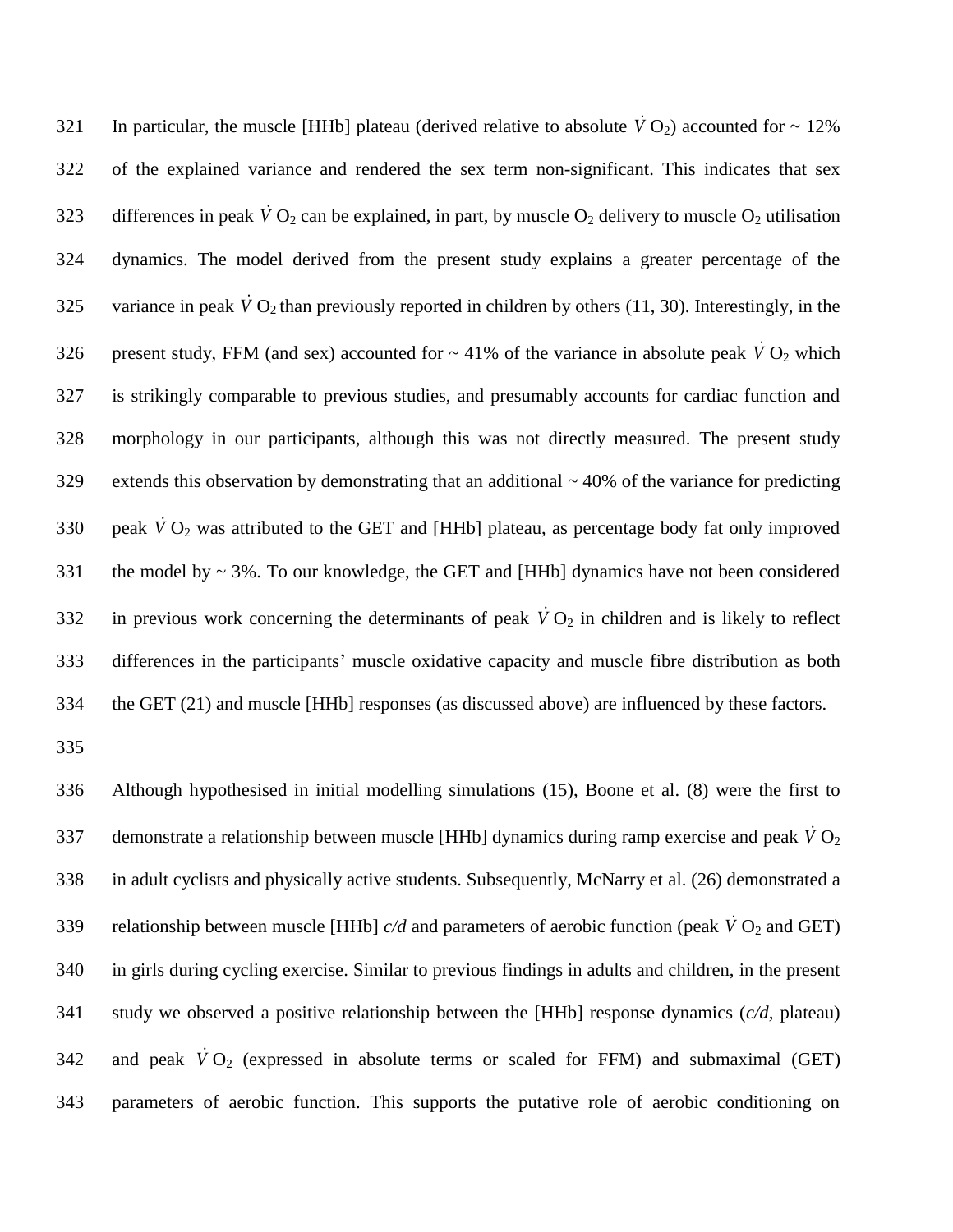causing a 'rightward' shift in the [HHb] response, and is likely to reflect enhanced muscle oxidative capacity and muscle fibre type distribution (8, 26). However, an interesting finding in the current study is that the sex differences in muscle [HHb] dynamics (*c/d* and plateau) 347 disappeared when expressed relative to peak work rate and  $\dot{V}O_2$ . Both absolute peak  $\dot{V}O_2$  and peak work-rate were lower in girls in the current study, meaning that expressing [HHb] at any 349 given  $\dot{V}O_2$  or work-rate would represent a greater proportion of their peak response. Similar findings have been reported when comparing younger and older adults (18) and males and 351 females (27), although the differences persisted when expressed relative to peak  $\dot{V} O_2$  in the latter study.

 It is prudent to note certain limitations with the present study design. Specifically, although chronological age of the participants in the current study is comparable with previous studies (11, 39, 43) and suggests our group were pre-pubertal, this was not determined. Unfortunately, the ethical considerations that surround the utilization of Tanner stages or skeletal age and the inaccuracy associated with age to peak height velocity make the accurate determination of 359 maturity stage challenging. Furthermore, no central measures of bulk O<sub>2</sub> delivery or haemoglobin were collected in the present study, although normalization by FFM has previously been shown to account for differences in these parameters between the sexes (39). Habitual physical activity or participation in structured sports was not measured in the current study. However, after accounting for body size and cardiac dimensions, physical activity (specifically vigorous physical activity) only accounts for  $\sim 1\%$  of the explained variance in peak  $\dot{V}O_2$  in pre- pubertal boys and girls (11). Furthermore, a recent review highlighted that there is no meaningful evidence of a relationship between children's habitual physical activity and aerobic fitness as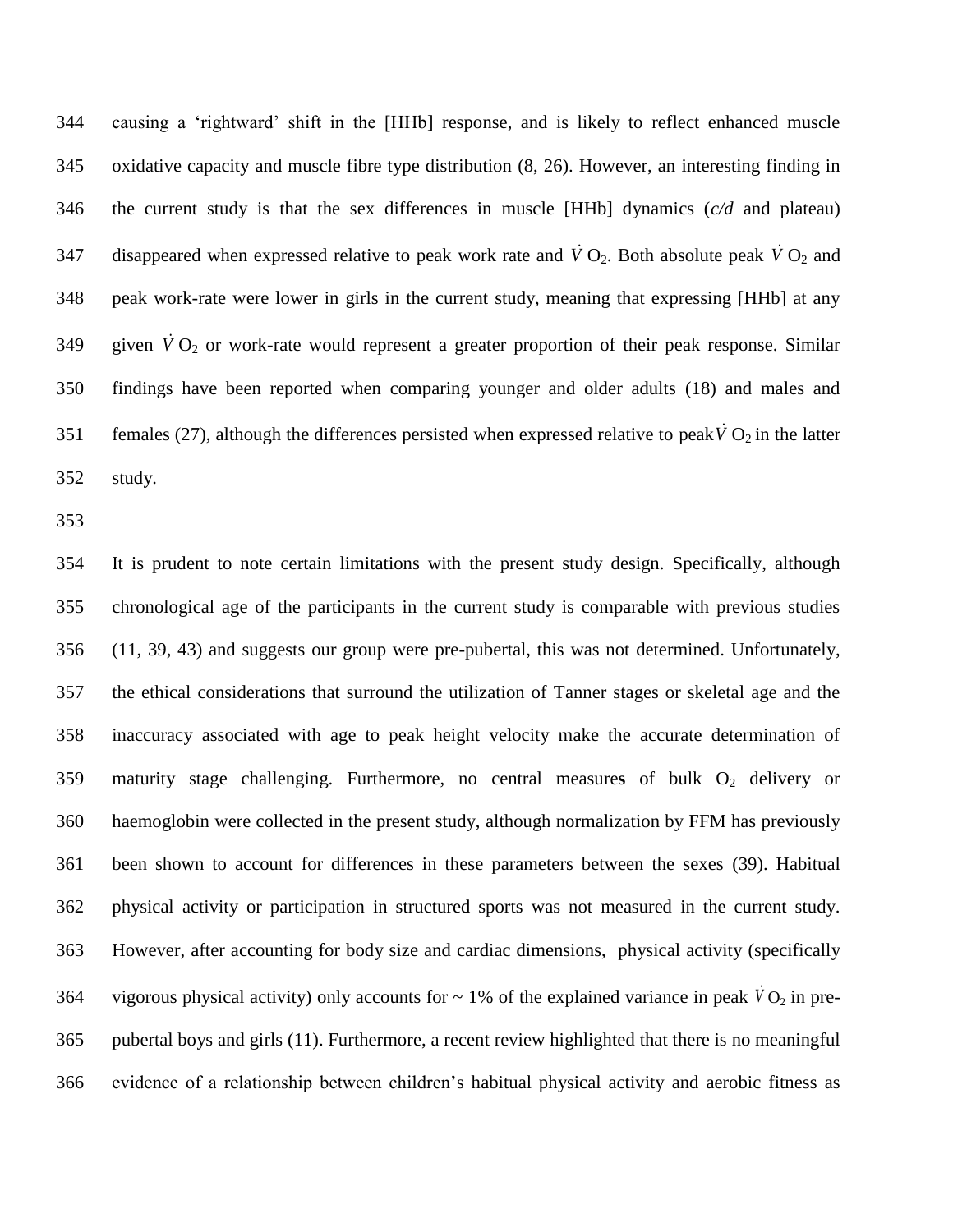367 expressed by peak  $\dot{V}O_2$  (2), suggesting sex-differences in habitual physical activity are unlikely to be a confounding factor in the current study's findings. Finally, the interpretation of the [HHb] kinetics obtained by NIRS requires particular methodological considerations, including i) variations in adiposity beneath the probe between boys and girls; ii) the generalizability of the response dynamics from a localised area to a heterogeneous muscle and iii) the [HHb] response has been shown to be influenced by muscle activation patterns (9). The absence of EMG measures from the present study precludes the possibility that sex differences in muscle activity may explain the altered [HHb] response from being excluded. However, it is important to recognize that there were no differences in FFM between sexes in the current study and changes in [HHb] were normalized to the peak value at exhaustion. Furthermore, the NIRS probe was placed in the same location for all participants, minimizing regional differences.

## **CONCLUSION**

 In conclusion, this is the first study to utilise NIRS derived changes in the muscle [HHb] 381 response dynamics to assess the sexual dimorphism in the peak  $\dot{V}O_2$  of boys and girls. In accord 382 with our hypothesis, girls were shown to require a greater fractional  $O_2$  extraction to increase 383 work rate and  $\dot{V}$  O<sub>2</sub> and thus reached an earlier plateau in O<sub>2</sub> extraction compared to boys during ramp exercise. Parameters of the muscle [HHb] dynamics were related to aerobic function and 385 the plateau in muscle [HHb] was found to account for  $\sim$  12% of the variance in peak  $\dot{V}O_2$  after 386 adjusting for FFM, GET and body fatness, and eliminated the sex difference in peak  $\dot{V}O_2$ . These 387 results may reflect an inferior bulk  $O_2$  delivery and/or regional matching of  $O_2$  delivery in girls.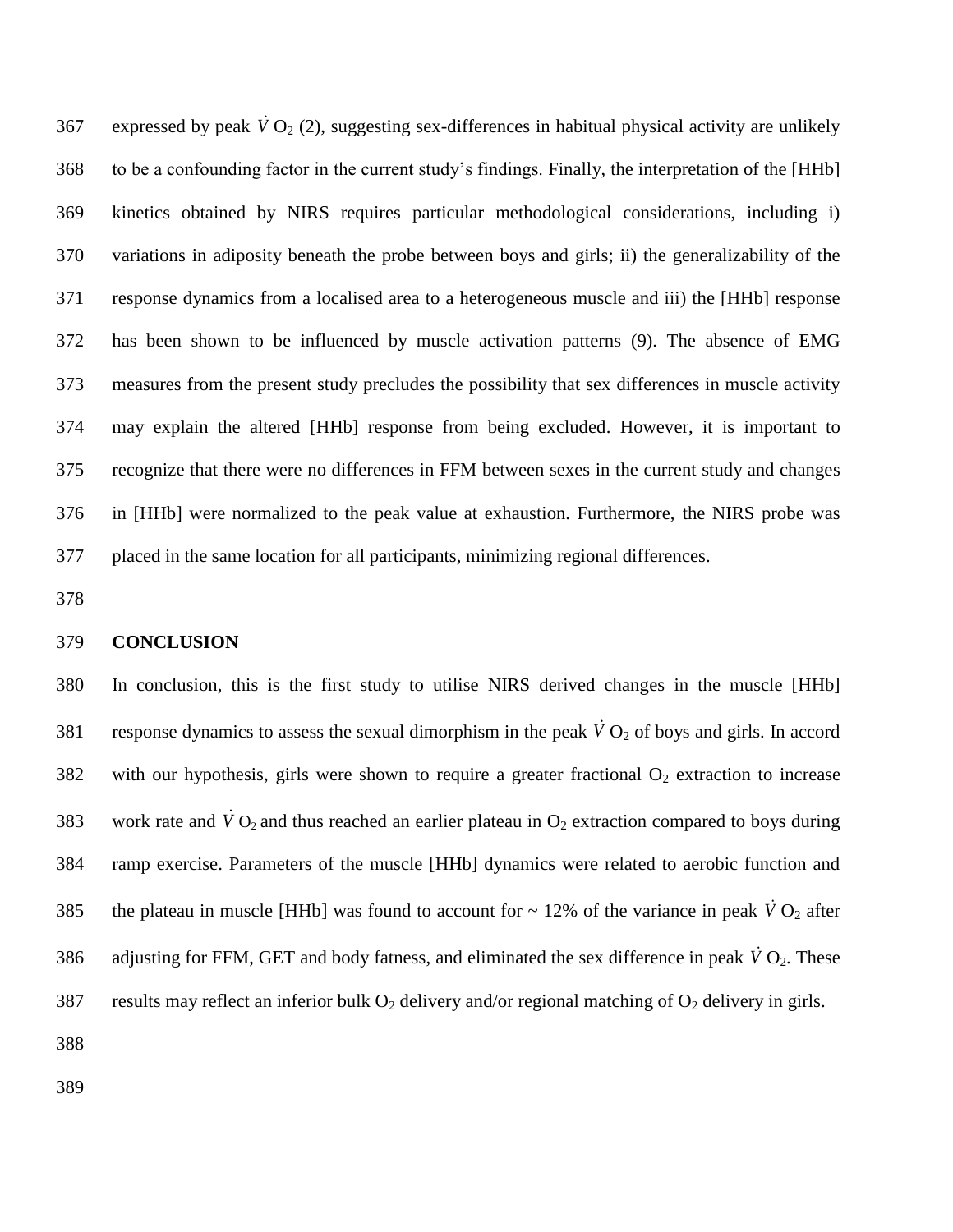## **CONFLICT OF INTEREST**

- The present study does not engender any conflict of interests and does not constitute an
- endorsement by ACSM.
- 
- 

## **REFERENCES**

- 1. Armstrong N, Kirby BJ, McManus AM, Welsman JR. Aerobic fitness of prepubescent children. *Ann Hum Biol*. 1995;22(5):427-41.
- 2. Armstrong N, Tomkinson G, Ekelund U. Aerobic fitness and its relationship to sport, exercise training and habitual physical activity during youth. *Br J Sports Med*. 2011;45(11):849-58.
- 3. Armstrong N, Welsman JR. Development of Aerobic Fitness During Childhood and Adolescence. *Pediatr. Exerc. Sci.* 2000;12:128-49.
- 4. Barker AR, Welsman JR, Fulford J, Welford D, Armstrong N. Muscle phosphocreatine kinetics in children and adults at the onset and offset of moderate-intensity exercise. *J Appl Physiol*. 2008;105(2):446-56.
- 5. Barker AR, Welsman JR, Fulford J, Welford D, Armstrong N. Quadriceps muscle energetics during incremental exercise in children and adults. *Med Sci Sports Exerc*. 2010;42(7):1303-13.
- 6. Barker AR, Williams CA, Jones AM, Armstrong N. Establishing maximal oxygen uptake in young people during a ramp cycle test to exhaustion. *Br J Sports Med*. 2011;45:498-503.
- 7. Behnke BJ, McDonough P, Padilla DJ, Musch TI, Poole DC. Oxygen exchange profile in rat muscles of contrasting fibre types. *J Physiol*. 2003;549(2):597-605.
- 8. Boone J, Koppo K, Barstow TJ, Bouckaert J. Pattern of deoxy[Hb+Mb] during ramp cycle exercise: influence of aerobic fitness status. *Eur J Appl Physiol*. 2009;105(6):851-9.
- 9. Chin LMK, Kowalchuk JM, Barstow TJ et al. The relationship between muscle deoxygenation and activation in different muscles of the quadriceps during cycle ramp exercise. *J. Appl. Physiol.* 2011;111(5):1259-65.
- 416 10. DeLorey DS, Kowalchuk JM, Paterson DH. Relationship between pulmonary  $O_2$  uptake kinetics<br>417 and muscle deoxygenation during moderate-intensity exercise. *J. Appl. Physiol.* 2003:95(1):113and muscle deoxygenation during moderate-intensity exercise. *J. Appl. Physiol.* 2003;95(1):113-20.
- 419 11. Dencker M, Thorsson O, Karlsson MK et al. Gender differences and determinants of aerobic<br>420 fitness in children aged 8-11 years. *Eur J Appl Physiol*. 2007:99(1):19-26. fitness in children aged 8-11 years. *Eur J Appl Physiol*. 2007;99(1):19-26.
- 12. DiMenna FJ, Bailey SJ, Jones AM. Influence of body position on muscle deoxy[Hb+Mb] during ramp cycle exercise. *Respir Physiol Neurobiol*. 2010;173(2):138-45.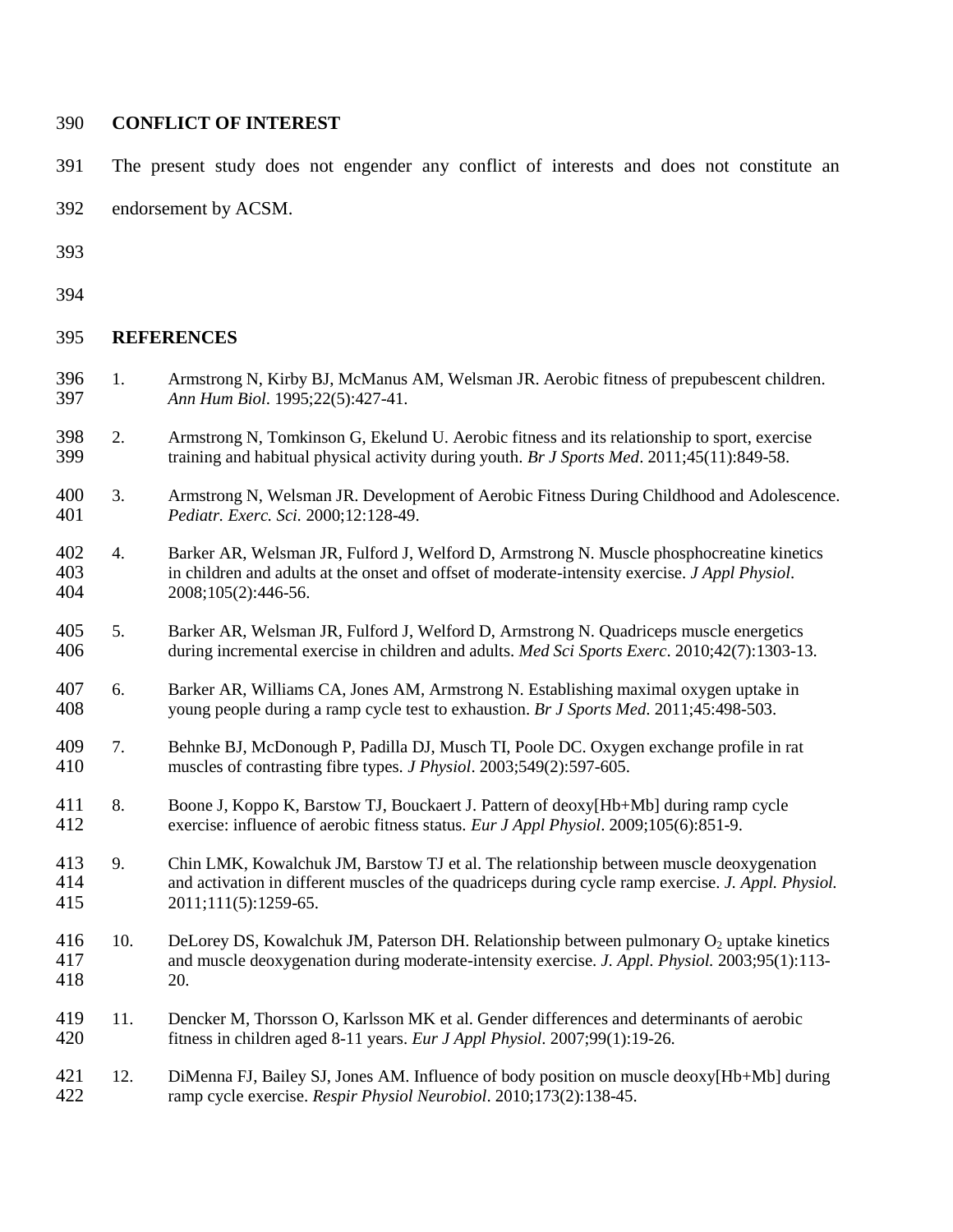| 423<br>424<br>425 | 13. | Eiberg S, Hasselstrom H, Gronfeldt V, Froberg K, Svensson J, Andersen LB. Maximum oxygen<br>uptake and objectively measured physical activity in Danish children 6-7 years of age: the<br>Copenhagen school child intervention study. Br J Sports Med. 2005;39(10):725-30.            |
|-------------------|-----|---------------------------------------------------------------------------------------------------------------------------------------------------------------------------------------------------------------------------------------------------------------------------------------|
| 426<br>427        | 14. | Fawkner SG, Armstrong N. Sex differences in the oxygen uptake kinetic response to heavy-<br>intensity exercise in prepubertal children. Eur J Appl Physiol. 2004;93(1-2):210-6.                                                                                                       |
| 428<br>429        | 15. | Ferreira LF, Koga S, Barstow TJ. Dynamics of noninvasively estimated microvascular O <sub>2</sub><br>extraction during ramp exercise. J. Appl. Physiol. 2007;103(6):1999-2004.                                                                                                        |
| 430<br>431        | 16. | Fields DA, Goran MI, McCrory MA. Body-composition assessment via air-displacement<br>plethysmography in adults and children: a review. Am J Clin Nutr. 2002;75(3):453-67.                                                                                                             |
| 432<br>433        | 17. | Grassi B, Pogliaghi S, Rampichini S et al. Muscle oxygenation and pulmonary gas exchange<br>kinetics during cycling exercise on-transitions in humans. J. Appl. Physiol. 2003;95(1):149-58.                                                                                           |
| 434<br>435<br>436 | 18. | Gravelle BM, Murias JM, Spencer MD, Paterson DH, Kowalchuk JM. Adjustments of pulmonary<br>O2 uptake and muscle deoxygenation during ramp incremental exercise and constant-load<br>moderate-intensity exercise in young and older adults. <i>J Appl Physiol</i> 2012;113(9):1466-75. |
| 437<br>438        | 19. | Hopkins ND, Stratton G, Tinken TM et al. Relationships between measures of fitness, physical<br>activity, body composition and vascular function in children. Atherosclerosis. 2009;204(1):244-9.                                                                                     |
| 439<br>440        | 20. | Hunter SK. Sex differences in human fatigability: mechanisms and insight to physiological<br>responses. Acta Physiol. 2014;210(4):768-89.                                                                                                                                             |
| 441<br>442        | 21. | Jones AM, Carter H. The effect of endurance training on parameters of aerobic fitness. Sports<br>Med. 2000;29(6):373-86.                                                                                                                                                              |
| 443<br>444<br>445 | 22. | Kappenstein J, Ferrauti A, Runkel B, Fernandez-Fernandez J, Muller K, Zange J. Changes in<br>phosphocreatine concentration of skeletal muscle during high-intensity intermittent exercise in<br>children and adults. Eur J Appl Physiol. 2013;113(11):2769-79.                        |
| 446<br>447<br>448 | 23. | Koga S, Kano Y, Barstow TJ et al. Kinetics of muscle deoxygenation and microvascular PO(2)<br>during contractions in rat: comparison of optical spectroscopy and phosphorescence-quenching<br>techniques. <i>J Appl Physiol</i> . 2012;112(1):26-32.                                  |
| 449               | 24. | Lohman TG. Assessment of Body Composition in Children. Pediatr. Exerc. Sci. 1986;1:19-30.                                                                                                                                                                                             |
| 450<br>451        | 25. | McDonough P, Behnke BJ, Padilla DJ, Musch TI, Poole DC. Control of microvascular oxygen<br>pressures in rat muscles comprised of different fibre types. <i>J Physiol</i> . 2005;563(3):903-13.                                                                                        |
| 452<br>453<br>454 | 26. | McNarry MA, Welsman JR, Jones AM. Influence of training and maturity status on the<br>cardiopulmonary responses to ramp incremental cycle and upper body exercise in girls. J Appl<br>Physiol. 2011;110(2):375-81.                                                                    |
| 455<br>456        | 27. | Murias JM, Keir DA, Spencer MD, Paterson DH. Sex-related differences in muscle<br>deoxygenation during ramp incremental exercise. Respir. Physiol. Neuro. 2013;189(3):530-6.                                                                                                          |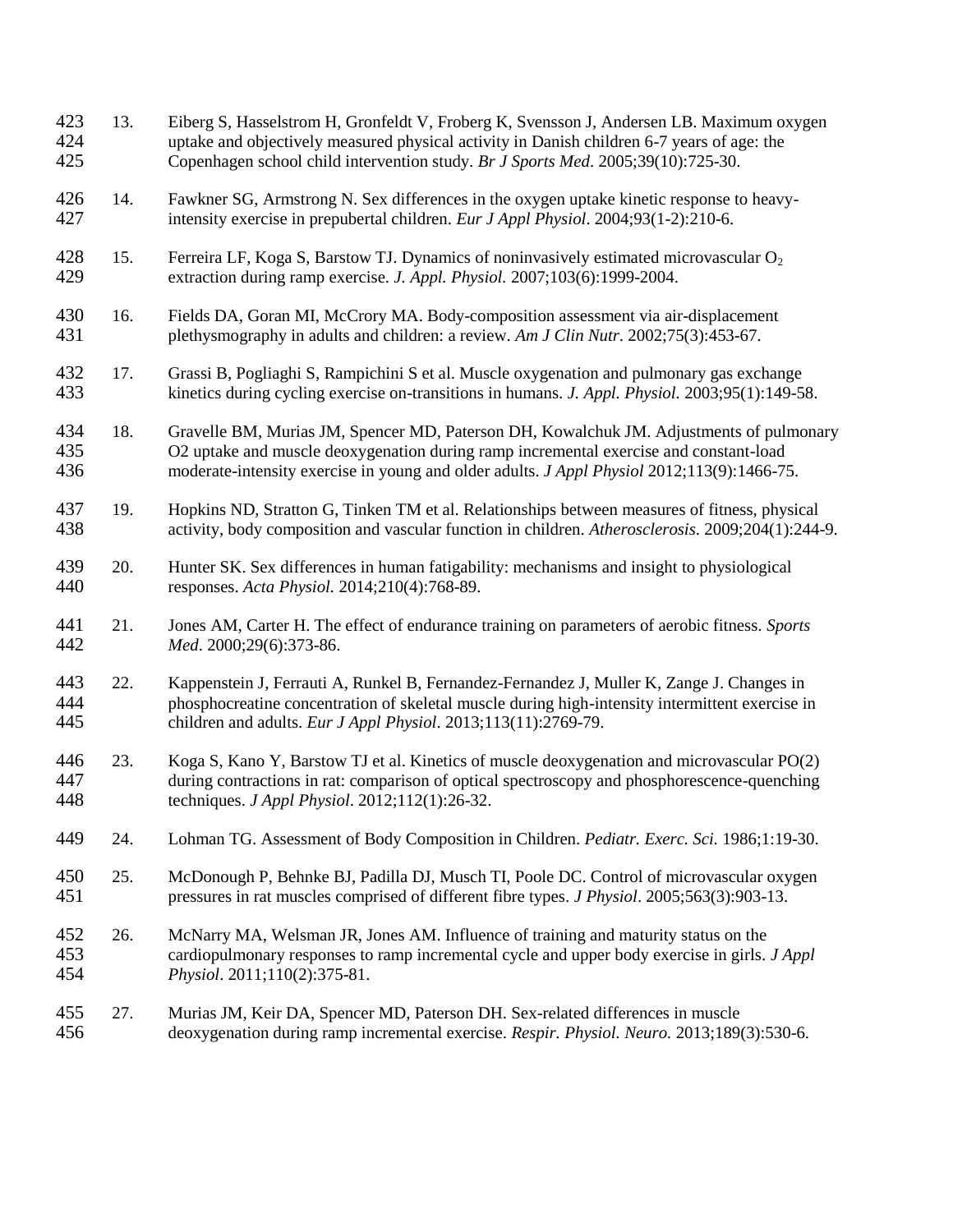| 457<br>458<br>459 | 28. | Murias JM, Spencer MD, Keir DA, Paterson DH. Systemic and vastus lateralis muscle blood flow<br>and O2 extraction during ramp incremental cycle exercise. Am J Physiol Regul Integr Comp<br>Physiol. 2013;304(9):R720-5.                             |
|-------------------|-----|------------------------------------------------------------------------------------------------------------------------------------------------------------------------------------------------------------------------------------------------------|
| 460<br>461        | 29. | Obert P, Mandigout S, Nottin S, Vinet A, N'Guyen LD, Lecoq AM. Cardiovascular responses to<br>endurance training in children: effect of gender. Eur J Clin Invest. 2003;33(3):199-208.                                                               |
| 462<br>463<br>464 | 30. | Obert P, Mandigout S, Vinet A, Nottin S, N'Guyen LD, Lecoq AM. Relationships between left<br>ventricular morphology, diastolic function and oxygen carrying capacity and maximal oxygen<br>uptake in children. Int. J. Sports Med. 2005;26(2):122-7. |
| 465<br>466<br>467 | 31. | Parker BA, Smithmyer SL, Pelberg JA, Mishkin AD, Herr MD, Proctor DN. Sex differences in<br>leg vasodilation during graded knee extensor exercise in young adults. J Appl Physiol (1985).<br>2007;103(5):1583-91.                                    |
| 468<br>469        | 32. | Radtke T, Khattab K, Eser P, Kriemler S, Saner H, Wilhelm M. Puberty and microvascular<br>function in healthy children and adolescents. <i>J Pediatr</i> . 2012;161(5):887-91.                                                                       |
| 470<br>471        | 33. | Richardson RS, Frank LR, Haseler LJ. Dynamic knee-extensor and cycle exercise: functional<br>MRI of muscular activity. Int J Sports Med. 1998;19(3):182-7.                                                                                           |
| 472<br>473        | 34. | Rowland T, Goff D, Martel L, Ferrone L. Influence of cardiac functional capacity on gender<br>differences in maximal oxygen uptake in children. Chest. 2000;117(3):629-35.                                                                           |
| 474<br>475        | 35. | Saynor ZL, Barker AR, Oades PJ, Williams CA. Impaired Aerobic Function in Young Cystic<br>Fibrosis Patients During Ramp Exercise. Med Sci Sports Exerc. 2014.                                                                                        |
| 476<br>477        | 36. | Seiyama A, Hazeki O, Tamura M. Noninvasive quantitative analysis of blood oxygenation in rat<br>skeletal muscle. J Biochem. 1988;103(3):419-24.                                                                                                      |
| 478<br>479        | 37. | Spencer M, Murias J, Paterson D. Characterizing the profile of muscle deoxygenation during<br>ramp incremental exercise in young men. Eur. J. Appl. Physiol. 2012;112(9):3349-60.                                                                    |
| 480<br>481        | 38. | Vieth E. Fitting piecewise linear regression functions to biological responses. J Appl Physiol.<br>1989;67(1):390-6.                                                                                                                                 |
| 482<br>483<br>484 | 39. | Vinet A, Mandigout S, Nottin S et al. Influence of body composition, hemoglobin concentration,<br>and cardiac size and function of gender differences in maximal oxygen uptake in prepubertal<br>children. Chest. 2003;124(4):1494-9.                |
| 485<br>486<br>487 | 40. | Welsman JR, Armstrong N, Kirby BJ, Winsley RJ, Parsons G, Sharpe P. Exercise performance<br>and magnetic resonance imaging determined thigh muscle volume in children. Eur. J. Appl.<br>Physiol. 1997;76:92-7.                                       |
| 488<br>489<br>490 | 41. | Willcocks RJ, Fulford J, Armstrong N, Barker AR, Williams CA. Muscle metabolism during<br>fatiguing isometric quadriceps exercise in adolescents and adults. Appl Physiol Nutr Metab.<br>2014;39(4):439-45.                                          |
| 491<br>492<br>493 | 42. | Willcocks RJ, Williams CA, Barker AR, Fulford J, Armstrong N. Age- and sex-related<br>differences in muscle phosphocreatine and oxygenation kinetics during high-intensity exercise in<br>adolescents and adults. NMR Biomed. 2010;23(6):569-77.     |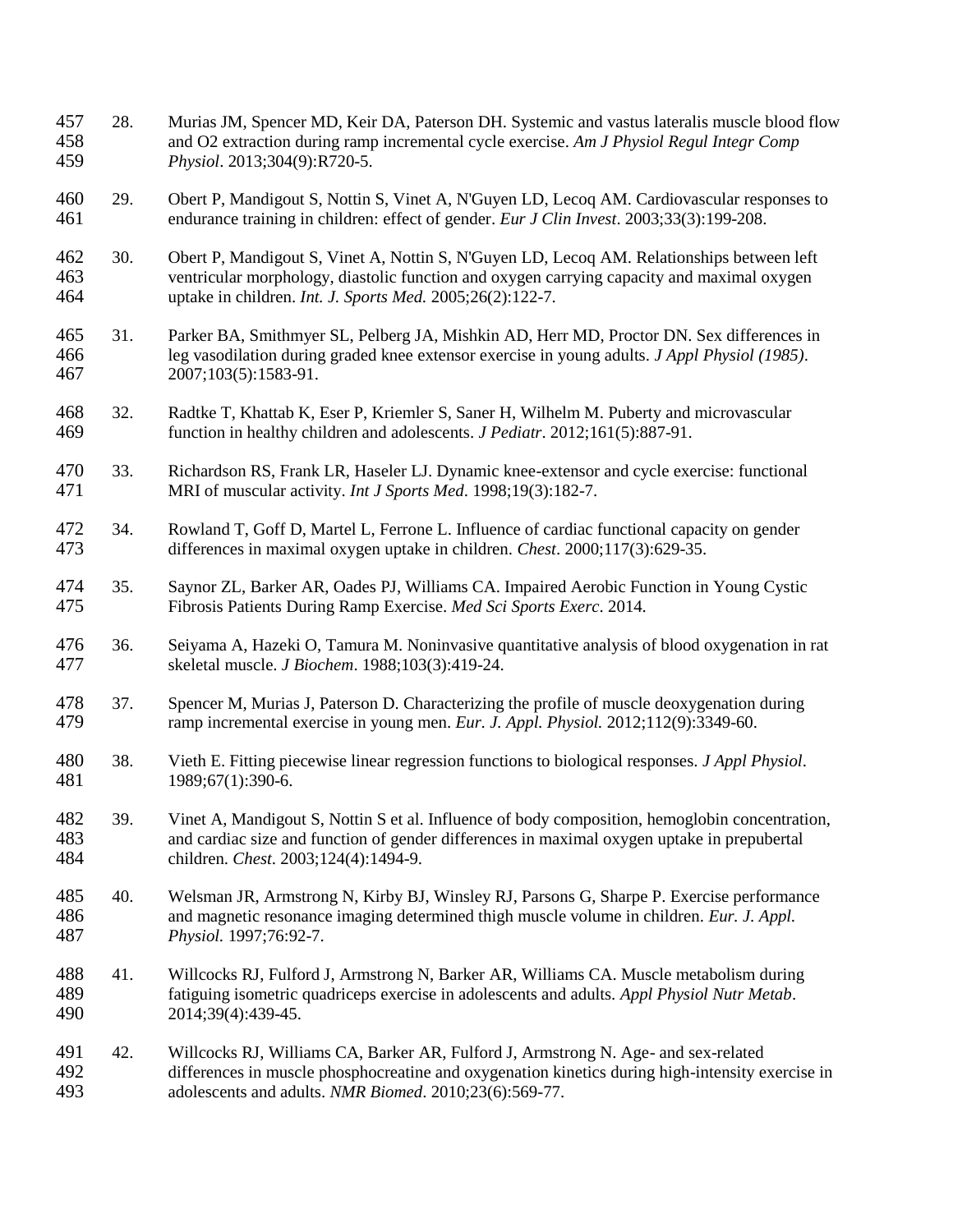494 43. Winsley RJ, Fulford J, Roberts AC, Welsman JR, Armstrong N. Sex difference in peak oxygen uptake in prepubertal children. *J. Sci. Med. Sport.* 2009;12(6):647-51. uptake in prepubertal children. *J. Sci. Med. Sport.* 2009;12(6):647-51.

496

# **FIGURE CAPTION**

Figure 1. Deoxygenated haemoglobin plus myoglobin concentration ([HHb]) response as a function of a) absolute work rate (WR), b) relative work rate, c) absolute  $\dot{V}O_2$ , and d) relative  $\text{VO}_2$  for a representative boy ( $\circ$ ) and girl ( $\bullet$ ).